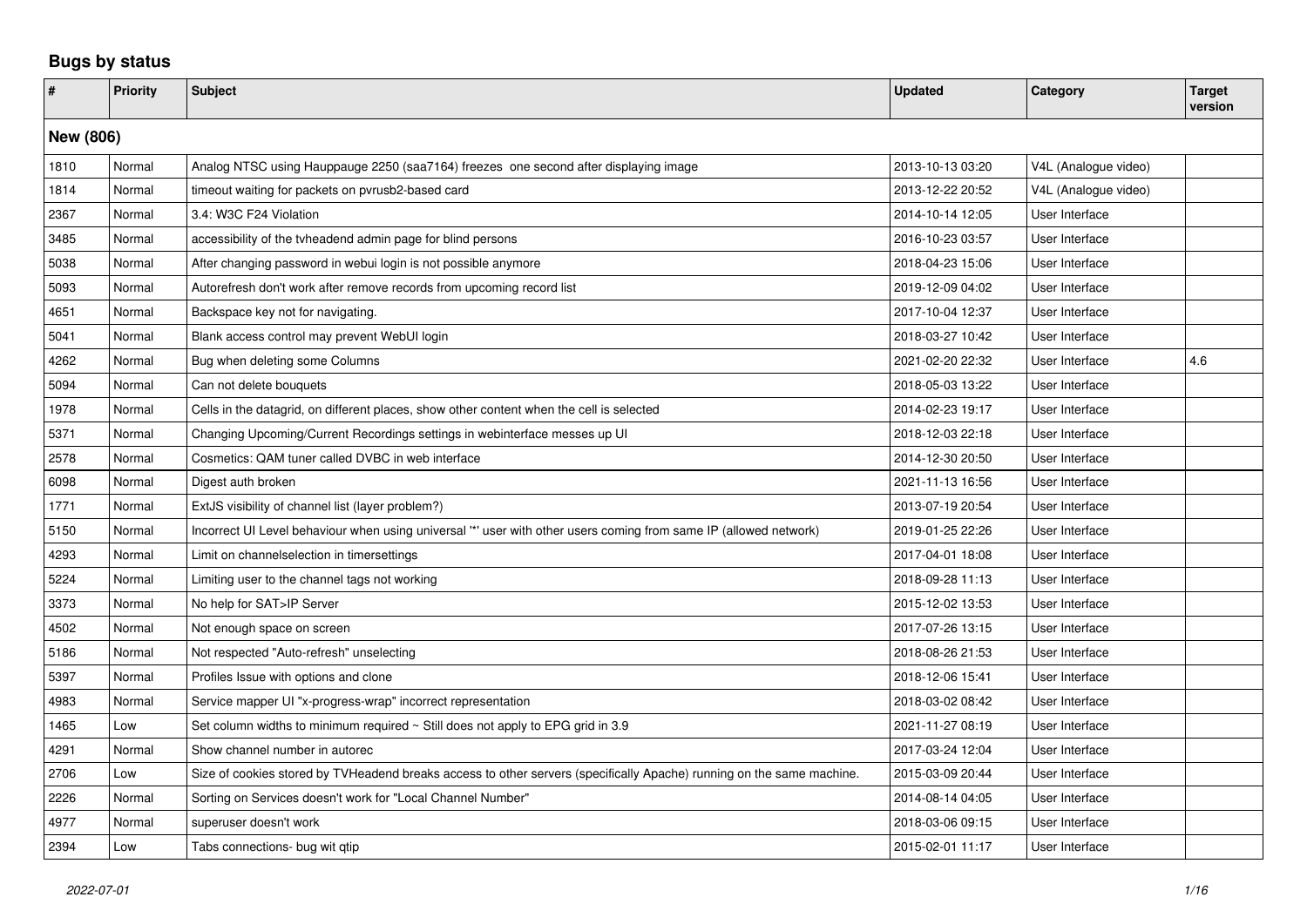| $\vert$ # | <b>Priority</b> | <b>Subject</b>                                                                          | <b>Updated</b>   | Category       | <b>Target</b><br>version |
|-----------|-----------------|-----------------------------------------------------------------------------------------|------------------|----------------|--------------------------|
| 4487      | Normal          | Timeshift webui bug                                                                     | 2017-07-18 18:04 | User Interface |                          |
| 4682      | Normal          | TVH not grouping recordings after reboot following filemoved API call                   | 2020-11-26 12:01 | User Interface |                          |
| 3635      | Normal          | TVH Server writes files to subdirectories but neither Server or PVR can list recordings | 2016-04-12 03:15 | User Interface |                          |
| 1907      | Normal          | tvheadend is messing up channel tags                                                    | 2014-04-22 01:38 | User Interface |                          |
| 3849      | Normal          | two clients using the live tv player in the gui can't stream the same channel           | 2016-06-09 21:34 | User Interface |                          |
| 1964      | Normal          | Unsubscribe problem                                                                     | 2014-06-12 13:13 | User Interface |                          |
| 5748      | Normal          | Usability Bug DVB-S2 Tuner Configuration Master Tuner                                   | 2020-03-03 23:23 | User Interface |                          |
| 4434      | Normal          | User bound DVR profile not respected in UI                                              | 2017-06-30 19:12 | User Interface |                          |
| 4318      | Normal          | User rights / password upgrade from 4.0 to 4.2 fails                                    | 2021-02-20 22:32 | User Interface | 4.6                      |
| 5799      | Normal          | User watching with persistent authentication not identified in status                   | 2019-12-23 15:57 | User Interface |                          |
| 4307      | Normal          | Watch TV button not visible on Electronic Program Guide on narrow screens               | 2021-02-20 22:32 | User Interface | 4.6                      |
| 5683      | Normal          | web interface - mux schedulers - mux column sort not working                            | 2019-07-11 07:36 | User Interface |                          |
| 3282      | Normal          | Web UI served from git source directory                                                 | 2015-11-08 20:39 | User Interface |                          |
| 3936      | Normal          | WEB-UI for DVR uses 12h time format, when everything else uses 24h format               | 2016-08-16 11:35 | User Interface |                          |
| 3230      | Normal          | Webif   EPG   Data swap column                                                          | 2015-10-31 22:12 | User Interface |                          |
| 1614      | Normal          | WebUI does not start VLC correctly                                                      | 2013-02-13 10:09 | User Interface |                          |
| 3098      | Low             | WebUi framing                                                                           | 2015-09-22 17:25 | User Interface |                          |
| 4786      | Normal          | WebUI: No idnode ID in READ-ONLY INFO                                                   | 2017-12-12 19:15 | User Interface |                          |
| 2945      | Low             | [Git Master] It's possible to "delete" the default DVR profile.                         | 2015-06-15 23:56 | User Interface |                          |
| 5257      | Normal          | AAC-LATM ==> AAC (sac) no audio stream with transcoding (Reopen of #3105)               | 2018-10-14 19:36 | Transcoding    |                          |
| 5857      | Normal          | Aspect Ratio issue using Video Codec h264_omx                                           | 2020-11-15 20:51 | Transcoding    |                          |
| 5714      | Normal          | Audio out of sync with video while transcoding                                          | 2019-08-16 10:25 | Transcoding    |                          |
| 3978      | Normal          | <b>Build fails Xenial</b>                                                               | 2016-09-17 18:47 | Transcoding    |                          |
| 5355      | Normal          | CPU usage higher with MPEG-TS Spawn transcoding than with built in transcoding?         | 2018-11-27 07:33 | Transcoding    |                          |
| 3496      | Normal          | Crash in 4.1-1355 - src/plumbing/globalheaders.c:284                                    | 2021-02-20 22:32 | Transcoding    | 4.6                      |
| 4952      | Normal          | Different Framerate after transcoding                                                   | 2018-02-18 23:19 | Transcoding    |                          |
| 5701      | Normal          | Fix for: VAAPI h264 encoding: bad picture quality for a minute                          | 2019-10-07 11:27 | Transcoding    |                          |
| 4612      | Normal          | Hardware Transcoder use vaapi when nvenc is selected                                    | 2019-11-26 03:30 | Transcoding    |                          |
| 2234      | Normal          | Latest git build fails on latest debian jessie                                          | 2015-02-01 11:20 | Transcoding    |                          |
| 2047      | Normal          | No image and audio by watch with WebGUI TRANSCODING HELP                                | 2014-04-17 11:46 | Transcoding    |                          |
| 3922      | Normal          | nvenc not working                                                                       | 2016-11-21 15:26 | Transcoding    |                          |
| 5697      | Normal          | Raw Audio Output for ADTS vs LATM                                                       | 2020-04-27 18:11 | Transcoding    |                          |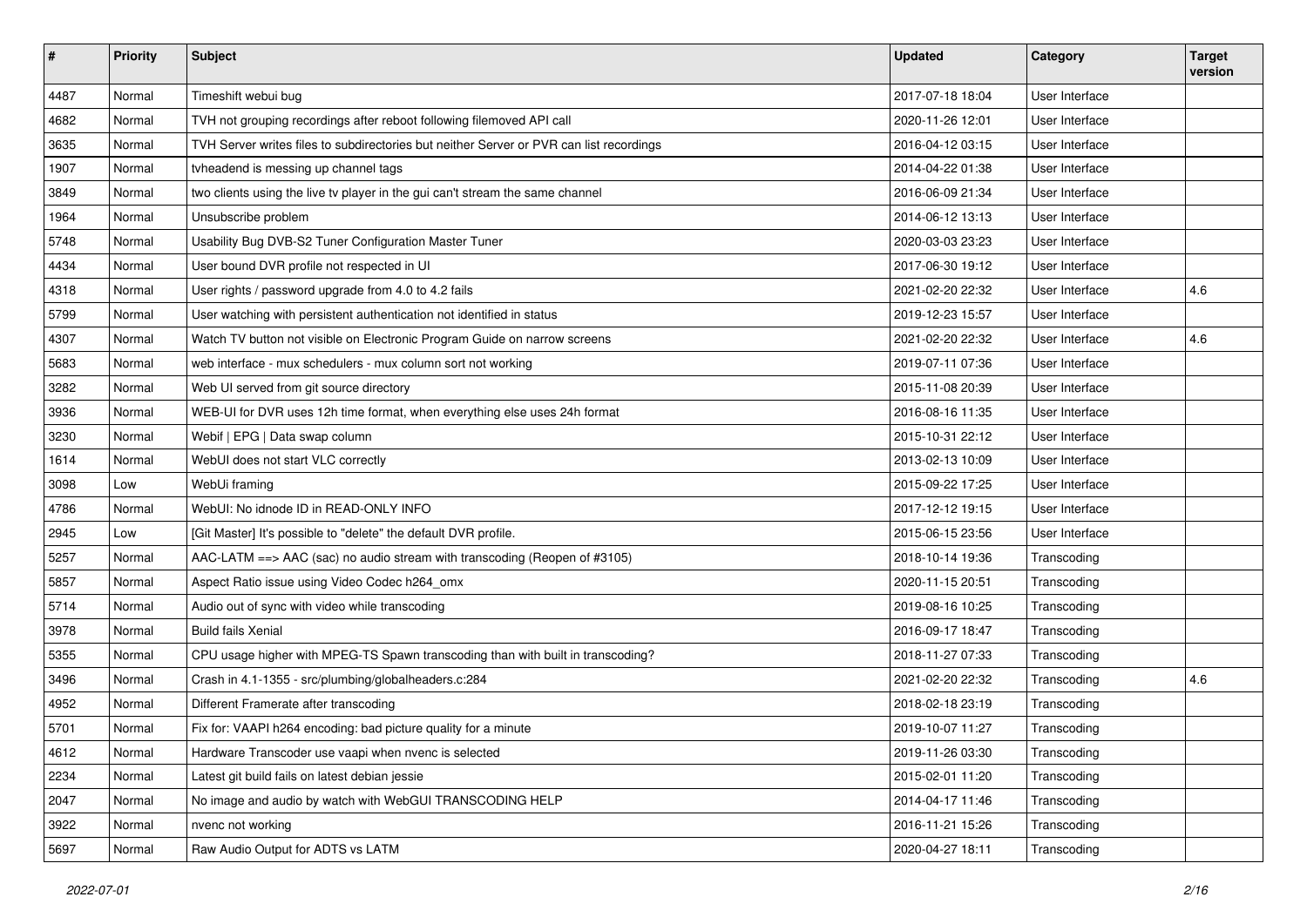| #    | <b>Priority</b> | <b>Subject</b>                                                                                                     | <b>Updated</b>   | Category    | <b>Target</b><br>version |
|------|-----------------|--------------------------------------------------------------------------------------------------------------------|------------------|-------------|--------------------------|
| 2838 | Normal          | Recording cuts short, when using webtv/vorbis/web                                                                  | 2015-05-18 21:29 | Transcoding |                          |
| 3943 | Normal          | Stream Profile Ignored when playing recorded content                                                               | 2018-12-25 17:27 | Transcoding |                          |
| 5114 | Normal          | the video ram saturates until image loss when transcoding with nvenc                                               | 2018-05-18 03:20 | Transcoding |                          |
| 5078 | Normal          | Transcoding 30i video results in 30p output instead of 60p, resulting in jerky motion compared to the source video | 2018-06-18 16:19 | Transcoding |                          |
| 5514 | Normal          | Transcoding AAC-LATM to AAC (still?) doesn't work                                                                  | 2019-01-21 20:12 | Transcoding |                          |
| 3888 | Normal          | Transcoding issue: Stuttering due to non-constant CPU load renders transcoding unusable                            | 2016-07-08 16:29 | Transcoding |                          |
| 4525 | Normal          | Transcoding mit pipe                                                                                               | 2017-08-09 15:53 | Transcoding |                          |
| 3966 | Normal          | Transcoding problem building from git (4.1-2236~g817f67e_amd64.deb)                                                | 2016-11-06 20:00 | Transcoding |                          |
| 5059 | Normal          | Transcoding to webtv-h264                                                                                          | 2018-04-04 16:04 | Transcoding |                          |
| 5375 | Normal          | Transcoding: AVFilter: Invalid parameters provided.                                                                | 2018-12-05 14:48 | Transcoding |                          |
| 4664 | Normal          | Tutorial for setting up MPEG-TS Spawn profile                                                                      | 2017-10-14 09:23 | Transcoding |                          |
| 5058 | Normal          | UK DVB-T persistant restarting streams with transcoding                                                            | 2018-04-08 16:13 | Transcoding |                          |
| 4055 | Normal          | user defined stream profile is not working                                                                         | 2016-11-04 21:28 | Transcoding |                          |
| 5665 | Normal          | VA-API encodes with hardware but doesn't decode                                                                    | 2019-06-24 05:30 | Transcoding |                          |
| 4629 | Normal          | Vaapi fal do not switch to software transcoding                                                                    | 2017-09-25 23:09 | Transcoding |                          |
| 5465 | Normal          | Vaapi hevc video transcoding via AMDGPU (Radeon) not working                                                       | 2019-11-20 01:09 | Transcoding |                          |
| 5272 | Normal          | video playback was aborted due to a corruption problem                                                             | 2018-10-23 18:23 | Transcoding |                          |
| 4830 | Normal          | Left over timeshift buffer files                                                                                   | 2018-01-06 10:27 | Timeshift   |                          |
| 4092 | Normal          | Time shift is not working                                                                                          | 2016-11-22 06:16 | Timeshift   |                          |
| 4831 | Normal          | Timeshift buffering, stuttering, artefacts with kodi - mostly 720p                                                 | 2019-02-26 13:20 | Timeshift   |                          |
| 3899 | Normal          | Timeshift problems                                                                                                 | 2016-08-14 14:17 | Timeshift   |                          |
| 3825 | Normal          | Timeshift to 'disk only' is consuming all system RAM                                                               | 2019-07-26 02:06 | Timeshift   |                          |
| 5312 | Normal          | Wrong timespan with instant recording during timeshift                                                             | 2018-11-04 14:21 | Timeshift   |                          |
| 5742 | Normal          | "Watch TV" Audio do not work on some streams                                                                       | 2019-10-08 15:27 | Streaming   |                          |
| 5703 | Normal          | Airplay audio output delay or stutters (VLC or Kodi client)                                                        | 2019-08-10 09:19 | Streaming   |                          |
| 5988 | Normal          | Audio in WatchTV window (Web GUI) stopped working when migrating from stable to unstable using Debian Buster       | 2021-04-11 19:43 | Streaming   |                          |
| 4194 | Normal          | Can't play any channel with VLC                                                                                    | 2017-01-26 20:59 | Streaming   |                          |
| 3241 | Normal          | DSCP tag not working with radio streams                                                                            | 2015-10-31 22:37 | Streaming   |                          |
| 5706 | Normal          | Enigma2 playlist export is missing some metadata fields                                                            | 2019-10-19 00:26 | Streaming   |                          |
| 4132 | Normal          | Error in bitstream of HD-channels                                                                                  | 2017-02-02 18:33 | Streaming   |                          |
| 4533 | Normal          | Error on Encrypted channels                                                                                        | 2017-08-16 23:14 | Streaming   |                          |
| 5601 | Normal          | haproxy can only authenticate via plaintext                                                                        | 2019-04-15 20:56 | Streaming   |                          |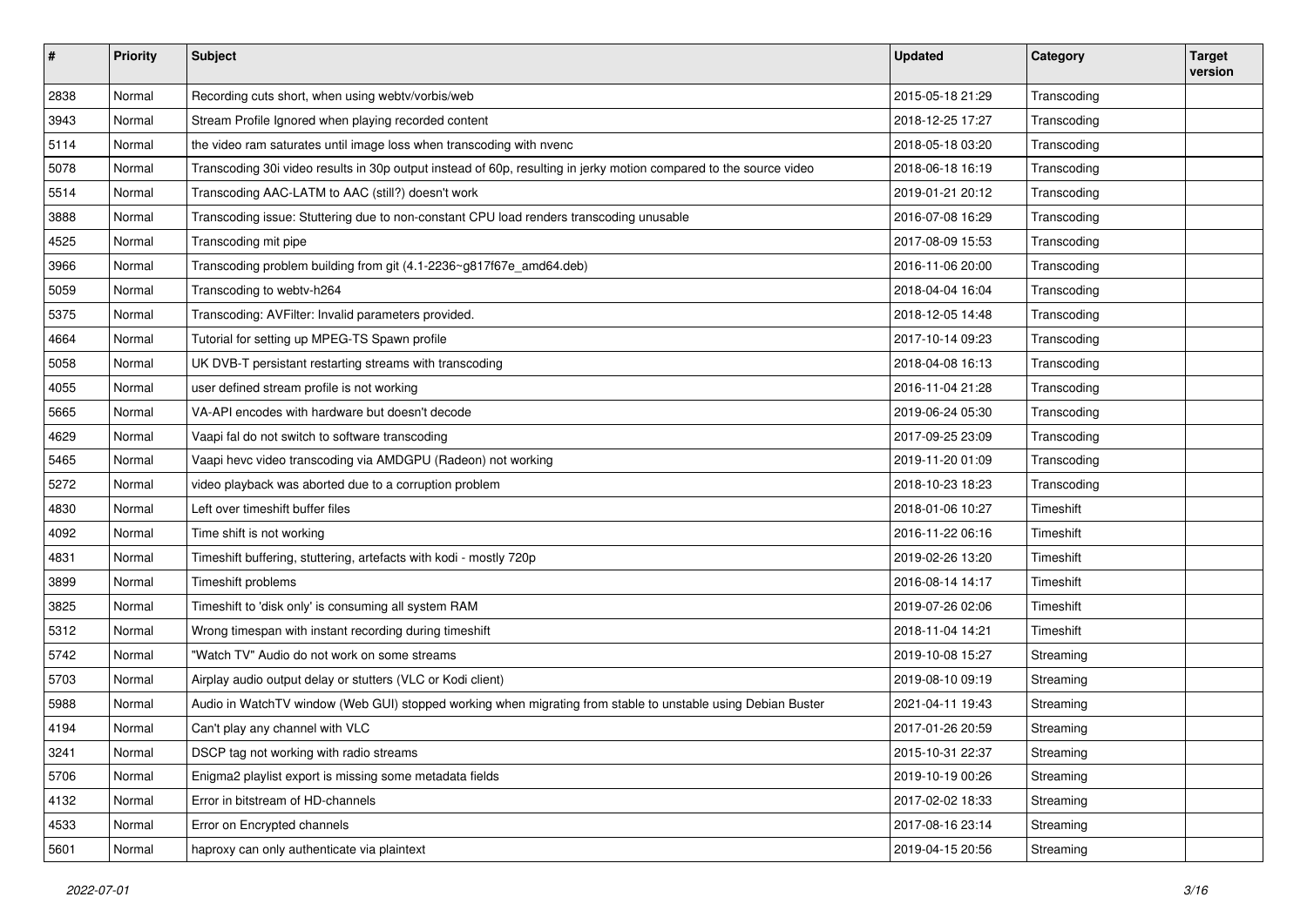| $\pmb{\#}$ | <b>Priority</b> | <b>Subject</b>                                                                           | <b>Updated</b>   | Category        | <b>Target</b><br>version |
|------------|-----------------|------------------------------------------------------------------------------------------|------------------|-----------------|--------------------------|
| 5756       | Normal          | High bandwith at one tuner                                                               | 2019-11-26 08:58 | Streaming       |                          |
| 5551       | Normal          | HTSP connection shows status as "streaming" even though no stream is being running       | 2019-02-17 22:06 | Streaming       |                          |
| 3898       | Normal          | HTTP Authentication always fails                                                         | 2016-08-04 18:33 | Streaming       |                          |
| 3050       | Normal          | Laggy playback Kodi with DS414J                                                          | 2015-08-24 08:32 | Streaming       |                          |
| 5346       | Normal          | No audio when already recording the same channel                                         | 2018-12-10 16:14 | Streaming       |                          |
| 4583       | Normal          | Occasionally No Audio Stream while watching live IPTV during recording.                  | 2019-05-14 06:53 | Streaming       |                          |
| 4326       | Normal          | Opened sessions with "zero" output traffic                                               | 2017-05-07 16:24 | Streaming       |                          |
| 3984       | Normal          | Playlist missing extension                                                               | 2016-09-19 17:55 | Streaming       |                          |
| 4691       | Normal          | Rewrite MPEG-TS SI tables not working for all channels                                   | 2017-11-04 17:32 | Streaming       |                          |
| 4008       | Normal          | service instance is bad, reason: No input detected                                       | 2016-10-02 22:17 | Streaming       |                          |
| 4694       | Normal          | Stream freezes after few seconds on 4.2 & 4.3                                            | 2018-06-15 22:14 | Streaming       |                          |
| 3590       | Normal          | streaming channel with transcoding causing other viewers of same channel to be disrupted | 2016-02-24 21:09 | Streaming       |                          |
| 5534       | Normal          | Streaming Error "libav: AVCodecContext: Error setting profile 77."                       | 2019-05-13 00:35 | Streaming       |                          |
| 5451       | Normal          | Streaming error with multiple subscriptions per strem                                    | 2020-11-12 14:03 | Streaming       |                          |
| 4096       | Normal          | Subscription status broken in master                                                     | 2016-12-27 17:53 | Streaming       |                          |
| 4932       | Normal          | tbl-pass: pass-sdt: -: invalid checksum / tbl-pass: pass-eit: -: invalid checksum        | 2018-02-12 20:20 | Streaming       |                          |
| 5989       | Normal          | Transcode dvb-s ts radio stream (mp2) to aac for Sonos playback (audio-only)             | 2021-03-01 17:06 | Streaming       |                          |
| 5607       | Normal          | VAAPI h264 encoding: bad picture quality for a minute                                    | 2019-08-06 10:22 | Streaming       |                          |
| 3621       | Normal          | Warning poll TIMEOUT and retune no data                                                  | 2016-04-14 19:54 | Streaming       |                          |
| 5985       | Normal          | When switching adaptar while live-streaming only first client stream continues           | 2020-12-11 12:36 | Streaming       |                          |
| 6147       | Normal          | 'England" Bouquets not auto-mapping to channels                                          | 2022-03-16 21:18 | Service Mapping |                          |
| 3018       | Normal          | 28.2 bouquets, keeps changing loads of channel numbers to 4912 after a period of time    | 2015-09-25 16:26 | Service Mapping |                          |
| 2385       | Normal          | 3.4: mapped channel changed when reboot                                                  | 2014-10-16 11:36 | Service Mapping |                          |
| 4562       | Normal          | bouquet import - using enigma2 (.tv) formatted files                                     | 2017-08-31 16:07 | Service Mapping |                          |
| 3886       | Normal          | Freesat Bouquets - 'Force Scan' not working                                              | 2016-12-14 11:44 | Service Mapping |                          |
| 5299       | Normal          | IPTV - handle better scan procedure for temporary unavailable streams                    | 2018-10-29 17:40 | Service Mapping |                          |
| 4187       | Normal          | JavaScript issue with TVheadend returning innerHTML write error.                         | 2017-05-25 15:01 | Service Mapping |                          |
| 5008       | Normal          | Service Mapper: Station name tidy function always applied - regardless of checkbox state | 2018-03-20 18:53 | Service Mapping |                          |
| 5043       | Normal          | Services cannot be mapped for channels that do not broadcast regularly                   | 2019-09-03 23:51 | Service Mapping |                          |
| 4249       | Normal          | Stream filter EMPTY rule wrong behavior                                                  | 2017-02-23 09:10 | Service Mapping |                          |
| 4543       | Normal          | UK Freesat bouquets not working                                                          | 2021-01-12 18:22 | Service Mapping |                          |
| 2514       | Normal          | Unable to add us_cable_standard_Center_frequencies_qam256 to an ATSC adapter             | 2015-04-14 16:05 | Service Mapping |                          |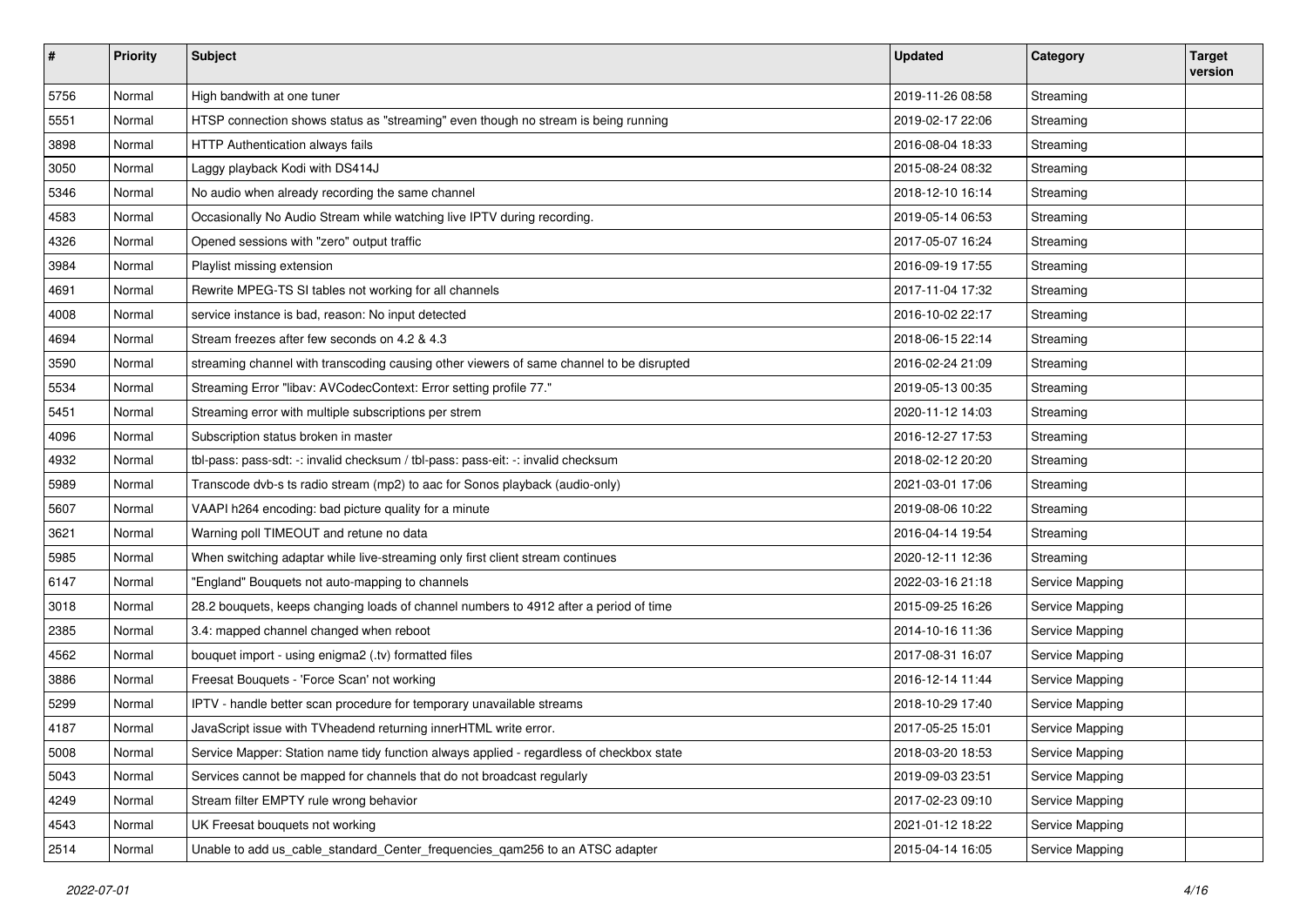| $\#$ | <b>Priority</b> | Subject                                                                                                                                                                             | <b>Updated</b>   | Category  | <b>Target</b><br>version |
|------|-----------------|-------------------------------------------------------------------------------------------------------------------------------------------------------------------------------------|------------------|-----------|--------------------------|
| 3677 | Normal          | 4.0: Unable to send descrambled subscriptions to sat>ip client                                                                                                                      | 2016-04-11 21:55 | SAT>IP    |                          |
| 4275 | Normal          | Broken Record after Broadcaster switching programme title (DVB-S)                                                                                                                   | 2017-03-15 22:04 | SAT>IP    |                          |
| 3749 | Normal          | Client can't scan, TVH as SAT>IP server.                                                                                                                                            | 2016-05-01 20:51 | SAT>IP    |                          |
| 5165 | Normal          | Discovery by desc.xml not respecting external RTSP port                                                                                                                             | 2018-07-27 10:30 | SAT>IP    |                          |
| 5775 | Normal          | don't pass to the next sat>ip                                                                                                                                                       | 2019-11-15 02:32 | SAT>IP    |                          |
| 4896 | Normal          | Memory Leak (?) when recording Sat>IP feed                                                                                                                                          | 2018-01-29 09:46 | SAT>IP    |                          |
| 4869 | Normal          | Multiple repeated "No input source available"                                                                                                                                       | 2018-01-29 15:18 | SAT>IP    |                          |
| 5496 | Normal          | Only after a reboot all sat>ip tuners are accessible again                                                                                                                          | 2019-11-01 18:19 | SAT > IP  |                          |
| 5778 | Normal          | PCR-Interval errors                                                                                                                                                                 | 2019-11-15 02:38 | SAT>IP    |                          |
| 3957 | Normal          | RPi 3 as SAT>IP Client with Panasonic DMR BST855 as SAT>IP Server                                                                                                                   | 2016-08-31 17:05 | SAT > IP  |                          |
| 3626 | Normal          | Sat IP Server listens only on one interface                                                                                                                                         | 2021-02-20 22:32 | SAT>IP    | 4.6                      |
| 3912 | Normal          | SAT>IP multiple sources / networks with different tuner types                                                                                                                       | 2019-01-29 11:08 | SAT>IP    |                          |
| 5271 | Normal          | Sat>ip subscriptions                                                                                                                                                                | 2018-10-18 17:42 | SAT>IP    |                          |
| 4598 | Normal          | SAT>IP: RTP-over-TCP reset the tuner when data is discarded                                                                                                                         | 2018-09-26 11:16 | SAT>IP    |                          |
| 4611 | Normal          | SAT>IP: Same program uses different tuner                                                                                                                                           | 2017-09-21 15:06 | SAT>IP    |                          |
| 3223 | Normal          | SATIP client - "Subscription" going into "Bad" state                                                                                                                                | 2015-12-07 10:48 | SAT>IP    |                          |
| 5620 | Normal          | satip server on port 554 unnecessarily limited to root only                                                                                                                         | 2019-05-10 07:50 | SAT>IP    |                          |
| 4208 | Normal          | satip with Xoro HRS 8670 as server / partial scan results and can't tune in to channels                                                                                             | 2017-02-06 18:41 | SAT>IP    |                          |
| 4929 | Normal          | Service not detected correctly from Tvheadend SAT>IP client                                                                                                                         | 2018-02-09 16:23 | SAT>IP    |                          |
| 4513 | Normal          | The SAT>IP client never reconnects after the connection fails                                                                                                                       | 2017-08-01 21:25 | SAT>IP    |                          |
| 4176 | Normal          | TVH Loses Sat>IP configuration after reboot                                                                                                                                         | 2017-08-02 21:38 | SAT>IP    |                          |
| 3670 | Normal          | TVH satip server not scannable using Aurora TV android client                                                                                                                       | 2016-03-30 20:46 | SAT>IP    |                          |
| 3235 | Normal          | Tvheadend crashes while scanning over SAT>IP                                                                                                                                        | 2015-10-30 22:51 | SAT>IP    |                          |
| 6110 | Normal          | 'accurate recording" a channel fed by multiple services with different EITp/f capabilities leads to non-starting or non-ending<br>recordings when switching service while recording | 2021-12-17 01:10 | PVR / DVR |                          |
| 3658 | Normal          | \$e format field in path name specification does not result in Episode number, but in e.                                                                                            | 2016-04-30 13:46 | PVR / DVR |                          |
| 3864 | Normal          | 'time missed' with overlapping recordings                                                                                                                                           | 2016-06-25 18:16 | PVR / DVR |                          |
| 2288 | Normal          | 3.4: Time missed error (HDHomerun)                                                                                                                                                  | 2014-10-14 22:03 | PVR / DVR |                          |
| 4148 | Normal          | add possibility record crypted channel without decrypting on fly                                                                                                                    | 2016-12-27 18:39 | PVR / DVR |                          |
| 2116 | Normal          | Automatic recorder ignores "Starting around"-time                                                                                                                                   | 2014-06-07 21:43 | PVR / DVR |                          |
| 1876 | Normal          | automatic recordings after EPG update                                                                                                                                               | 2014-10-05 21:10 | PVR / DVR |                          |
| 4454 | Normal          | AutoRec (sometimes) creates wrong schedules                                                                                                                                         | 2019-01-11 15:58 | PVR / DVR |                          |
| 4299 | Normal          | Autorec fails with "file missing" or wrong program being recorded.with bad EPG data                                                                                                 | 2017-03-29 11:22 | PVR / DVR |                          |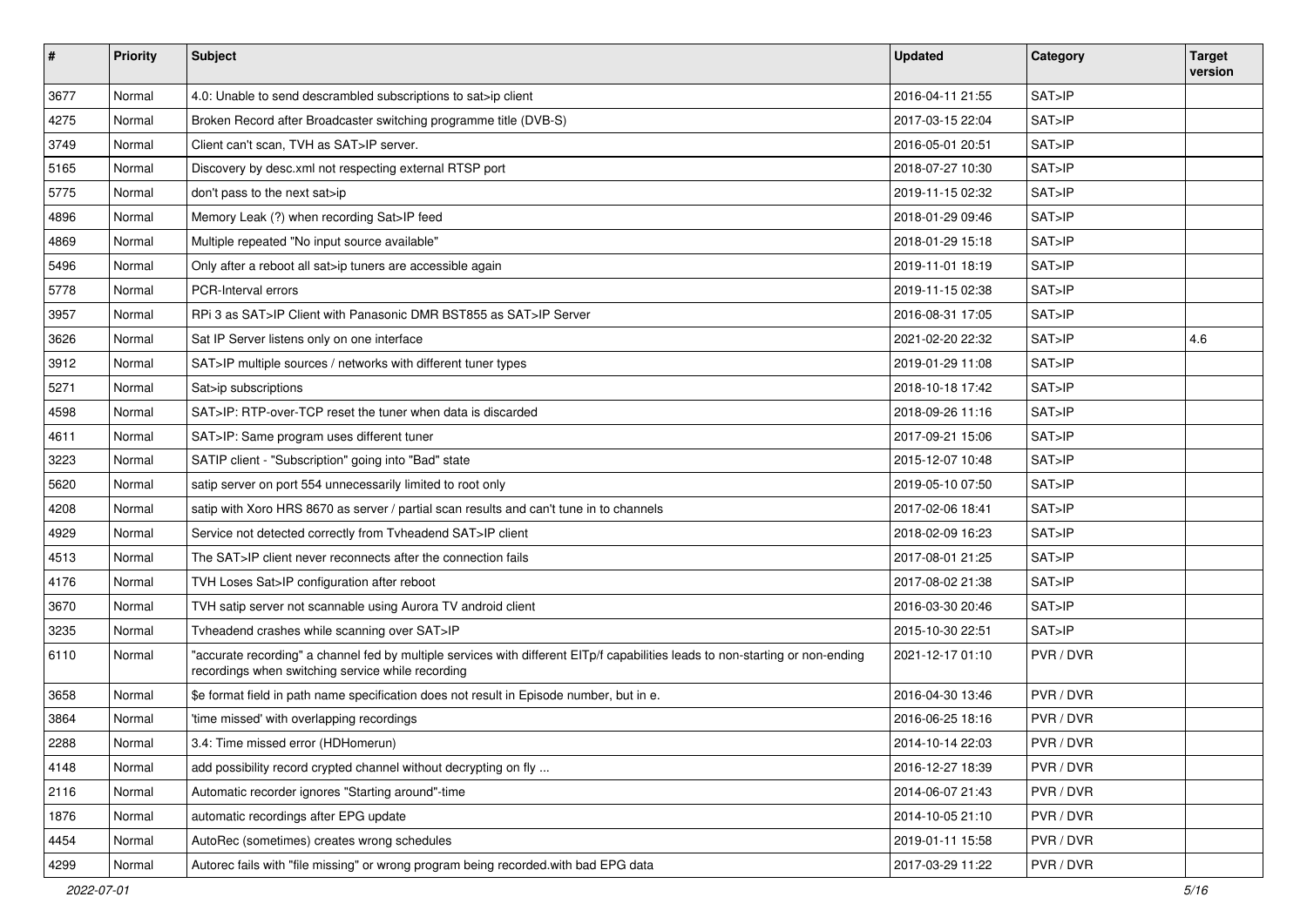| $\vert$ # | Priority | Subject                                                                                                                              | <b>Updated</b>   | Category  | <b>Target</b><br>version |
|-----------|----------|--------------------------------------------------------------------------------------------------------------------------------------|------------------|-----------|--------------------------|
| 5491      | Normal   | Autorec ignores "Start after" and "Start before"                                                                                     | 2019-01-11 16:02 | PVR / DVR |                          |
| 3531      | Normal   | Autorec missing some recordings                                                                                                      | 2019-06-18 08:53 | PVR / DVR |                          |
| 4561      | Normal   | Autorec Stops Scheduling Recording                                                                                                   | 2017-08-29 07:34 | PVR / DVR |                          |
| 3794      | Normal   | Autorec upcoming recordings are incorect after reboot                                                                                | 2016-09-27 21:03 | PVR / DVR |                          |
| 5589      | Normal   | autorecs don't work properly                                                                                                         | 2019-04-07 08:21 | PVR / DVR |                          |
| 5508      | Normal   | Autorecs priority and scheduling don't record full tv shows                                                                          | 2019-03-06 21:48 | PVR / DVR |                          |
| 5632      | Normal   | autorecs with duplicate handling set to "record if different episode number" don't take into account season number                   | 2019-06-01 13:23 | PVR / DVR |                          |
| 4608      | Normal   | Build-in Help: wrong format in example of %p                                                                                         | 2017-09-20 12:06 | PVR / DVR |                          |
| 3698      | Normal   | Channel name for finished recordings reverts to "{name-not-set}" after restarting tvheadend                                          | 2016-04-06 13:43 | PVR / DVR |                          |
| 2756      | Normal   | channel SONY HD audio only and Gloob channel without audio.                                                                          | 2015-07-03 11:35 | PVR / DVR |                          |
| 4241      | Normal   | Complete audio dropout on recordings with dvb reception issues                                                                       | 2017-02-23 13:57 | PVR / DVR |                          |
| 4183      | Normal   | Continuity errors during recording                                                                                                   | 2018-01-06 16:56 | PVR / DVR |                          |
| 1716      | Normal   | created autotimer starts on wrong day                                                                                                | 2014-10-24 12:49 | PVR / DVR |                          |
| 6111      | Normal   | Deleted timers come right back within a minute or two                                                                                | 2022-01-21 07:30 | PVR / DVR |                          |
| 5166      | Normal   | Deterioration of function                                                                                                            | 2018-07-29 19:22 | PVR / DVR |                          |
| 1745      | Normal   | Direct URL incorrect for DVR files                                                                                                   | 2013-05-23 13:37 | PVR / DVR |                          |
| 4427      | Normal   | Disk space for different DVR configuration profiles                                                                                  | 2017-06-12 22:05 | PVR / DVR |                          |
| 4640      | Normal   | Duplicate handling activated, despite Autorec setting "Record all"                                                                   | 2017-10-04 01:29 | PVR / DVR |                          |
| 3044      | Normal   | Duplicate handling not working                                                                                                       | 2015-08-28 13:53 | PVR / DVR |                          |
| 5089      | Normal   | Duplicate handling not working with missed recording                                                                                 | 2018-05-02 11:24 | PVR / DVR |                          |
| 2160      | Normal   | Duplicate Recordings of the same programme                                                                                           | 2014-07-01 17:27 | PVR / DVR |                          |
| 3891      | Normal   | DVR finished recordings are emtpty                                                                                                   | 2016-10-23 20:40 | PVR / DVR |                          |
| 4635      | Normal   | DVR log doesn't track files if it crashes during recording                                                                           | 2017-09-29 09:43 | PVR / DVR |                          |
| 5920      | Normal   | DVR log retention and file retention settings might(!) not be correctly applied for new recordings                                   | 2020-06-30 23:40 | PVR / DVR |                          |
| 1866      | Normal   | DVR Log retention time in custom DVR configuration alos applied to default DVR config                                                | 2013-12-12 00:23 | PVR / DVR |                          |
| 3904      | Normal   | dvr recording unexpectedly stops short with accurate recording enabled                                                               | 2016-08-18 08:49 | PVR / DVR |                          |
| 5233      | Normal   | DVR scheduling bug: cannot record all instances of a programme                                                                       | 2019-10-23 18:42 | PVR / DVR |                          |
| 4790      | Normal   | Dvr: Got truncated file, tvh stops to write data to ts file even if it shows "recording in progress" and shows "complete ok" in log. | 2017-12-14 21:46 | PVR / DVR |                          |
| 5210      | Normal   | DVR: major issue: sky.de recordings end prematurely when OTA EPG grabber runs [stable git]                                           | 2018-10-16 10:28 | PVR / DVR |                          |
| 3712      | Normal   | DVR: recordings continue even if "No service assigned to channel" occurs                                                             | 2016-04-11 00:03 | PVR / DVR |                          |
| 4985      | Normal   | DVR: Some shows get recorded double, or even tree times simultaniously.                                                              | 2018-04-25 08:51 | PVR / DVR |                          |
| 2265      | Normal   | dvr:Unable to reconfigure - Recordings are splitted into more TS files.                                                              | 2014-08-31 13:50 | PVR / DVR |                          |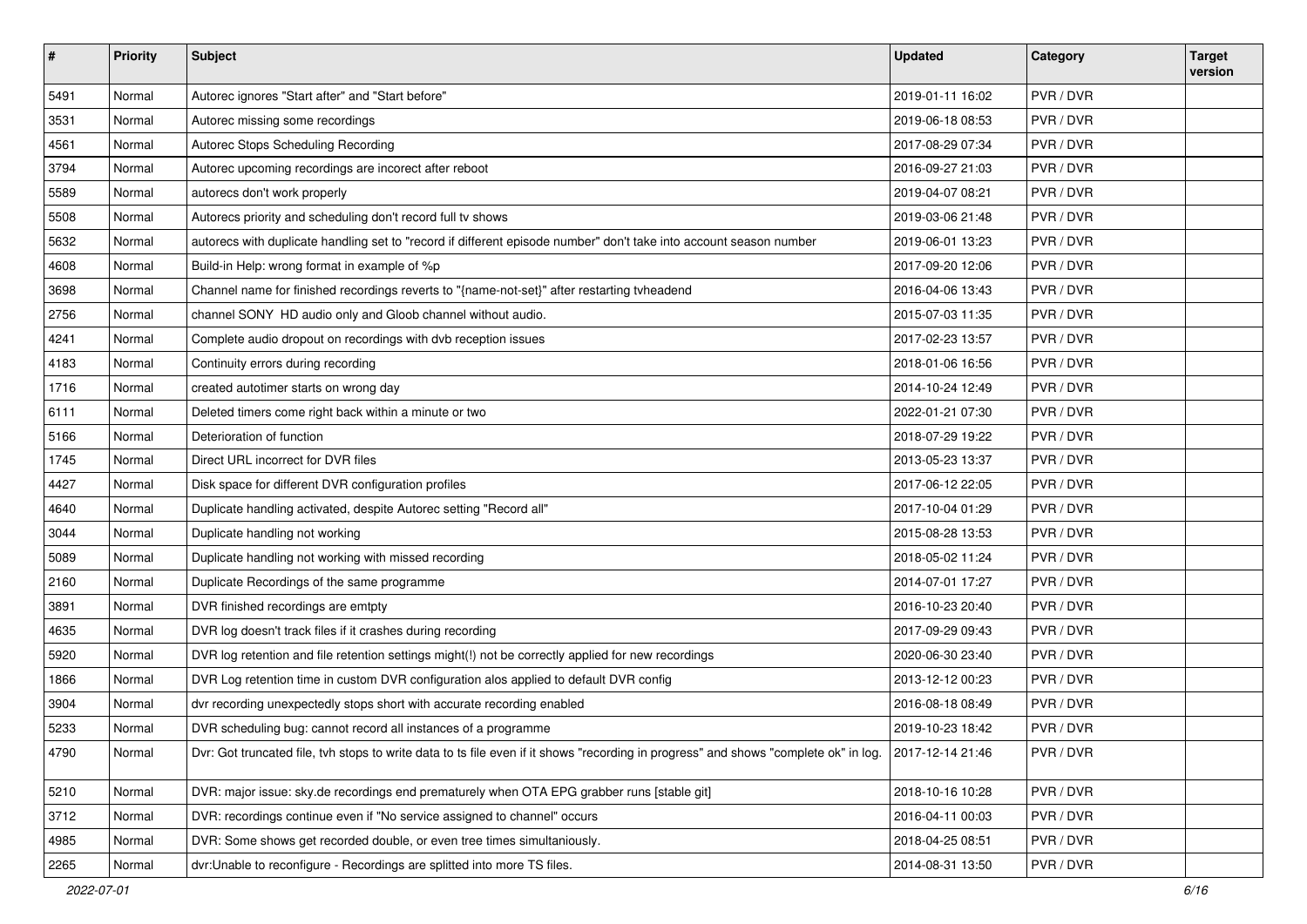| #    | <b>Priority</b> | <b>Subject</b>                                                                      | <b>Updated</b>   | Category  | <b>Target</b><br>version |
|------|-----------------|-------------------------------------------------------------------------------------|------------------|-----------|--------------------------|
| 1843 | Normal          | dvr_db.c does set episode title in dvr log files                                    | 2013-11-29 23:14 | PVR / DVR |                          |
| 5494 | Normal          | EITp/f fails if EPG is from a different network                                     | 2020-02-12 11:55 | PVR / DVR |                          |
| 4453 | Normal          | Encoding issues with DVR Recording filenames                                        | 2017-06-26 19:39 | PVR / DVR |                          |
| 5220 | Normal          | EPG recording won't stop                                                            | 2018-09-30 10:21 | PVR / DVR |                          |
| 5940 | Normal          | Errors and data errors in recording stats incorrect                                 | 2020-08-16 20:58 | PVR / DVR |                          |
| 1966 | Normal          | Existing scheduled recordings do not respect global Recording configuration changes | 2014-02-11 02:25 | PVR / DVR |                          |
| 5450 | Normal          | Extra Start/Stop time cannot be set to 0                                            | 2019-01-08 13:13 | PVR / DVR | 999                      |
| 3908 | Normal          | Failed recordings due to "Time missed"                                              | 2016-07-22 14:14 | PVR / DVR |                          |
| 2880 | Normal          | File fragments                                                                      | 2015-05-25 09:32 | PVR / DVR |                          |
| 1989 | Normal          | Finished recordings lose episode number after service restart                       | 2014-04-22 01:04 | PVR / DVR |                          |
| 5719 | Normal          | Functioning autorecs suddenly stop recording                                        | 2019-08-22 21:18 | PVR / DVR |                          |
| 4039 | Normal          | Gaps in subsequent recordings                                                       | 2016-10-24 23:00 | PVR / DVR |                          |
| 3822 | Normal          | Incomplete Recordings                                                               | 2016-05-29 15:50 | PVR / DVR |                          |
| 5690 | Normal          | Incompleted DVB recordings - Tvheadend error Time missed                            | 2019-07-26 09:46 | PVR / DVR |                          |
| 4450 | Normal          | Instant recording not working as expected                                           | 2017-06-20 18:53 | PVR / DVR |                          |
| 5275 | Normal          | Intermittent Recording Failed - missing \$n in format string?                       | 2018-10-19 13:13 | PVR / DVR |                          |
| 3977 | Normal          | Issue restarting broken DVR streams                                                 | 2016-10-28 20:23 | PVR / DVR |                          |
| 2427 | Normal          | Keep EPG entry for recordings updated until recording starts                        | 2015-06-02 14:28 | PVR / DVR |                          |
| 4557 | Normal          | Kodi addon doesn't recognize a stopped recording                                    | 2017-10-27 12:02 | PVR / DVR |                          |
| 4057 | Normal          | manually extended recording stop time does not survive restart of tvh               | 2016-11-07 19:06 | PVR / DVR |                          |
| 5010 | Normal          | missed DVR recording moved to removed instead of failed                             | 2020-04-23 16:40 | PVR / DVR |                          |
| 2916 | Normal          | multi file recordings show last file only when playing back                         | 2015-08-26 23:42 | PVR / DVR |                          |
| 5757 | Normal          | New autorecordings should not record actual running streams partly                  | 2019-10-21 11:14 | PVR / DVR |                          |
| 4456 | Normal          | New recordings scheduled in webui don't show in Kodi anymore                        | 2017-07-31 12:39 | PVR / DVR |                          |
| 1928 | Normal          | No Audio on recordings (mkv)                                                        | 2015-02-17 08:24 | PVR / DVR |                          |
| 5602 | Normal          | No connection to the Tyheadend                                                      | 2019-04-15 21:08 | PVR / DVR |                          |
| 4253 | Normal          | no Dolby Audiosignal with tvheadend and Kodi 17                                     | 2017-04-03 19:47 | PVR / DVR |                          |
| 5781 | Normal          | persistent auth doesn't work for playing recordings                                 | 2021-07-13 10:49 | PVR / DVR |                          |
| 2464 | Normal          | Play DVR recordings fails                                                           | 2014-11-10 20:36 | PVR / DVR |                          |
| 3022 | Normal          | post-processor command - format strings                                             | 2015-07-20 12:05 | PVR / DVR |                          |
| 1954 | Normal          | Post-processor command is blocking tuners                                           | 2014-01-28 00:36 | PVR / DVR |                          |
| 5483 | Normal          | premature recording complete                                                        | 2019-01-06 01:21 | PVR / DVR |                          |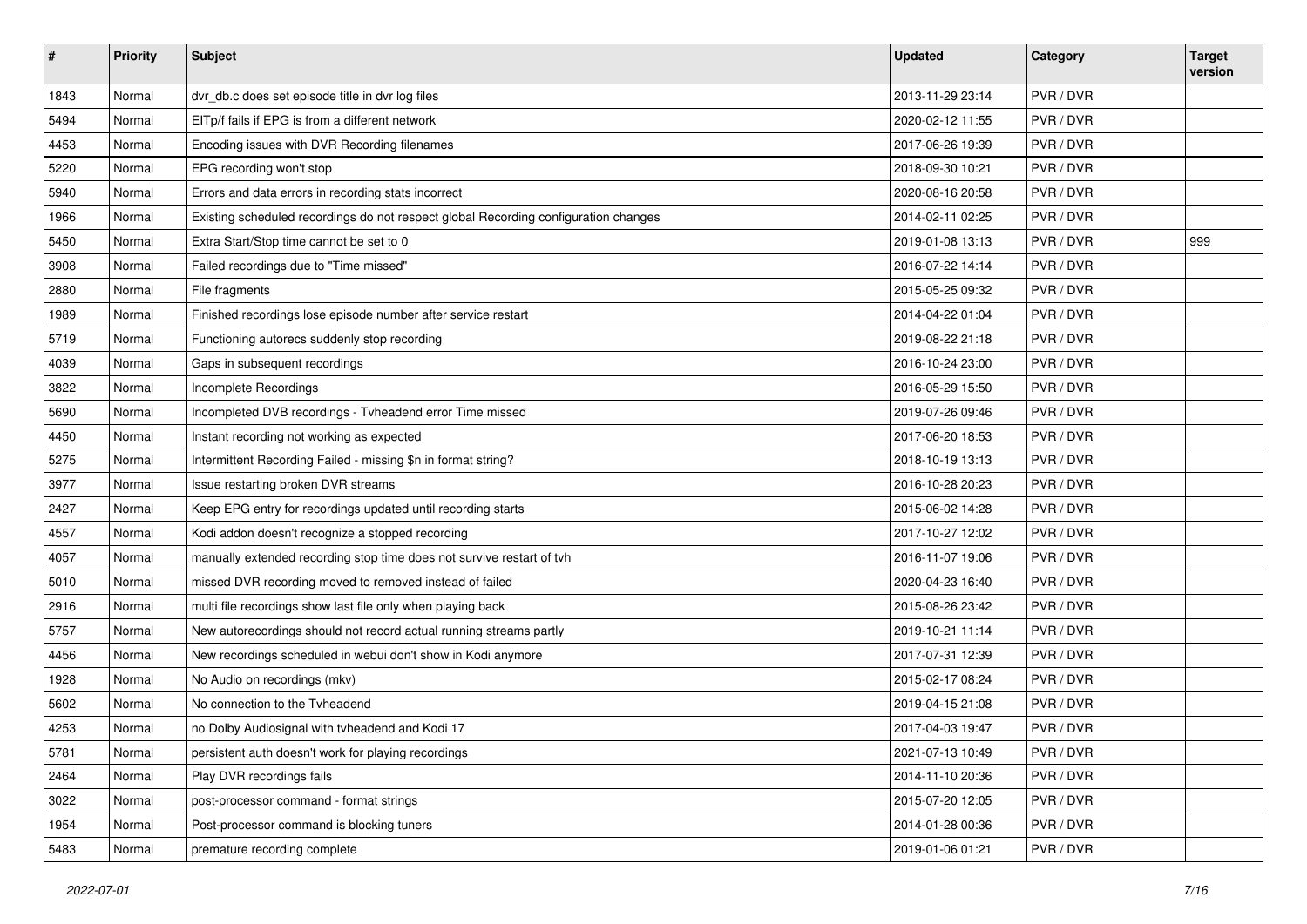| #    | Priority | Subject                                                                                        | <b>Updated</b>   | Category  | <b>Target</b><br>version |
|------|----------|------------------------------------------------------------------------------------------------|------------------|-----------|--------------------------|
| 4181 | Normal   | Problem with Recording 2 differnt tv shows on the same channel which are recorded in series    | 2017-01-15 16:55 | PVR / DVR |                          |
| 4760 | Normal   | Programmes recorded that don't match recording rule                                            | 2017-12-02 10:27 | PVR / DVR |                          |
| 2536 | Normal   | PVR delayed recording                                                                          | 2014-12-06 16:48 | PVR / DVR |                          |
| 5987 | Normal   | PVR profiles dosnt work as it should                                                           | 2022-01-29 18:19 | PVR / DVR |                          |
| 4022 | Normal   | PVR stops before transcoder has finished                                                       | 2016-10-15 22:31 | PVR / DVR |                          |
| 4806 | Normal   | Reactivating autorec rule cause rerecord                                                       | 2017-12-27 23:22 | PVR / DVR |                          |
| 2669 | Normal   | Record in two parts                                                                            | 2015-02-18 19:11 | PVR / DVR |                          |
| 4473 | Normal   | recorded directory where not deleted                                                           | 2017-07-06 08:17 | PVR / DVR |                          |
| 1794 | Normal   | Recording and watching the same channel requires two interfaces                                | 2013-09-12 10:26 | PVR / DVR |                          |
| 1719 | Normal   | Recording completed with 0 size when no space left on device                                   | 2013-05-02 08:58 | PVR / DVR |                          |
| 5527 | Normal   | Recording fails with space characters in Recording system path                                 | 2019-02-06 17:44 | PVR / DVR |                          |
| 5608 | Normal   | recording stops unexpected                                                                     | 2019-04-21 16:21 | PVR / DVR |                          |
| 6107 | Normal   | Recording two subsequent shows using REST API is failing                                       | 2021-12-16 21:24 | PVR / DVR |                          |
| 3028 | Normal   | Recordings are marked as failed, after renaming                                                | 2015-07-24 21:59 | PVR / DVR |                          |
| 1724 | Normal   | Recordings are segmented, and only the last portion is played back                             | 2013-05-08 21:59 | PVR / DVR |                          |
| 4298 | Normal   | Recordings do not appear until restart                                                         | 2021-02-20 22:32 | PVR / DVR | 4.6                      |
| 2919 | Normal   | Recordings fail with "Time missed" (due to interference with epggrab?),                        | 2015-06-04 19:09 | PVR / DVR |                          |
| 3935 | Normal   | Recordings failing with "Source deleted" error                                                 | 2016-08-17 15:03 | PVR / DVR |                          |
| 5970 | Normal   | Recordings playlist unusable with VLC                                                          | 2020-11-02 16:07 | PVR / DVR |                          |
| 1833 | Normal   | recordings stops after 5 min                                                                   | 2013-11-18 22:57 | PVR / DVR |                          |
| 1748 | Normal   | Recordning wrong program                                                                       | 2013-06-06 15:48 | PVR / DVR |                          |
| 5327 | Normal   | relative recording path                                                                        | 2018-11-24 19:28 | PVR / DVR |                          |
| 3960 | Normal   | Removal of service removes any associated autorec entries                                      | 2021-04-18 10:16 | PVR / DVR |                          |
| 1972 | Normal   | Reopen Bug #411: Unable to change Recording priority on show scheduled for recording using EPG | 2014-02-18 15:35 | PVR / DVR |                          |
| 4170 | Normal   | Resuming recording overwrites file (when interrupted by higher priority)                       | 2017-01-26 23:04 | PVR / DVR |                          |
| 5095 | Normal   | same autorecords don't creating a real file                                                    | 2019-12-09 00:35 | PVR / DVR |                          |
| 1997 | Normal   | Scheduled recordings are not removed when the schedule changes, descriptions stay intact       | 2014-03-14 18:05 | PVR / DVR |                          |
| 3494 | Normal   | Series Link not working on specific channel (Channel 4 HD, DVB-T2 UK)                          | 2016-05-22 21:34 | PVR / DVR |                          |
| 5725 | Normal   | Series record entries lost when relevant channels are removed and re-added.                    | 2019-09-10 11:49 | PVR / DVR |                          |
| 5225 | Normal   | Skipped re-runs show up as failed recordings                                                   | 2018-10-05 17:00 | PVR / DVR |                          |
| 4004 | Normal   | Some recordings have bad sound with some channels                                              | 2016-10-04 00:02 | PVR / DVR |                          |
| 5591 | Normal   | spurious extra recording scheduled                                                             | 2019-04-07 10:19 | PVR / DVR |                          |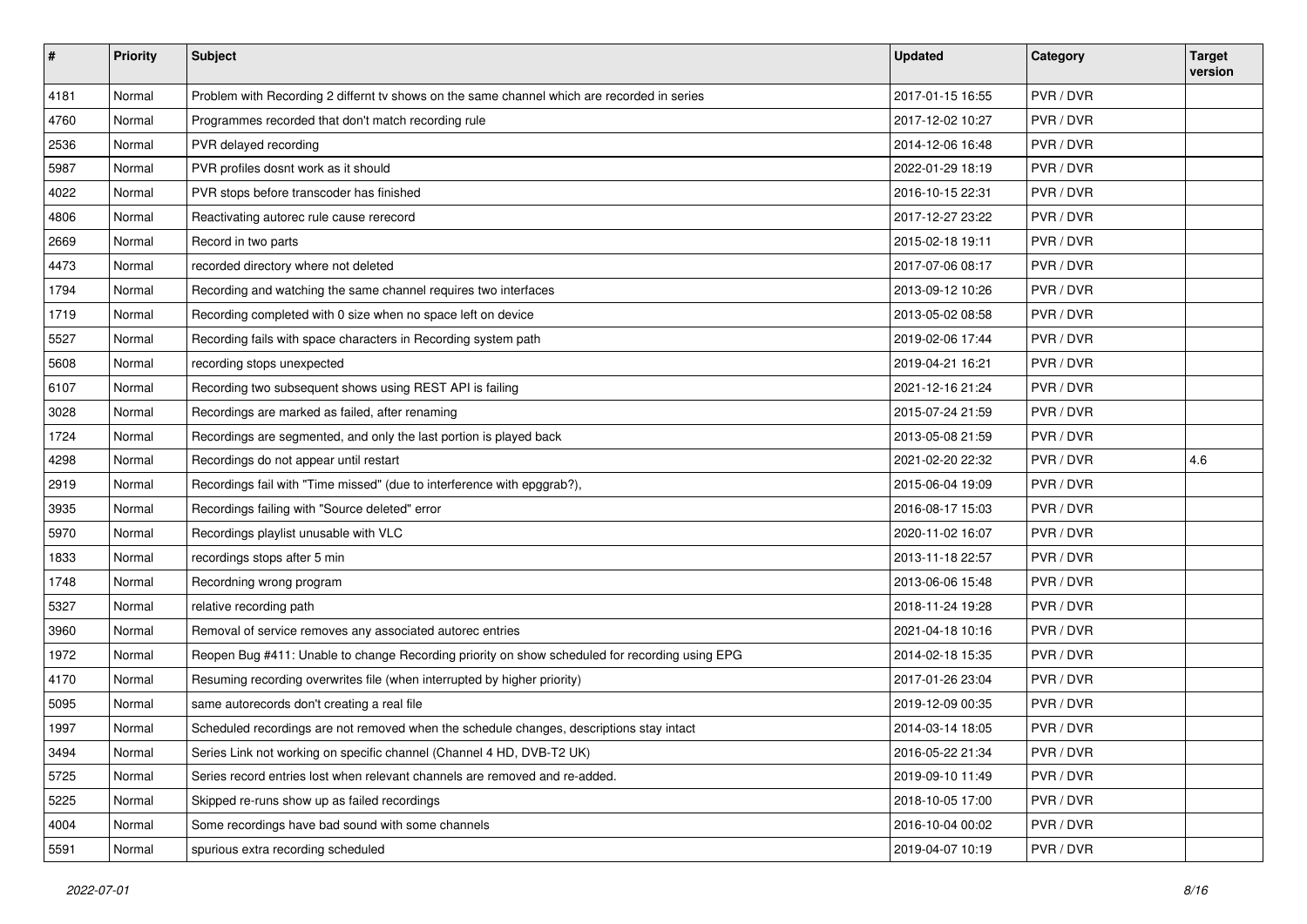| $\sharp$ | <b>Priority</b> | Subject                                                                                                                                                       | <b>Updated</b>   | Category  | <b>Target</b><br>version |
|----------|-----------------|---------------------------------------------------------------------------------------------------------------------------------------------------------------|------------------|-----------|--------------------------|
| 6108     | Normal          | Starts recording before receiving EPG running flag                                                                                                            | 2021-12-15 17:32 | PVR / DVR |                          |
| 4200     | Normal          | time missed on passed events when disabling/enablig DVR autorec                                                                                               | 2017-01-27 15:48 | PVR / DVR |                          |
| 5109     | Normal          | timeshift buffer size growing unlimited                                                                                                                       | 2021-01-14 11:22 | PVR / DVR |                          |
| 3558     | Normal          | TVH shows "Recording" indicator when failing.                                                                                                                 | 2016-02-05 06:38 | PVR / DVR |                          |
| 5800     | Normal          | Tvh will record all episodes without "episode-num" field in Autorec.                                                                                          | 2020-10-18 09:36 | PVR / DVR |                          |
| 5675     | Normal          | Tvheadend Command hello failed: No response received - needs a re-install on every boot                                                                       | 2019-07-08 16:35 | PVR / DVR |                          |
| 3479     | Normal          | Tyheadend crashes when stopping recording                                                                                                                     | 2016-01-21 21:05 | PVR / DVR |                          |
| 4862     | Normal          | Tvheadend recordings sometimes never stop                                                                                                                     | 2018-01-16 09:21 | PVR / DVR |                          |
| 1947     | Normal          | two sequential recordings actually merged back-to-back and misreported                                                                                        | 2014-01-19 21:42 | PVR / DVR |                          |
| 2207     | Normal          | Unable to play in-progress recordings                                                                                                                         | 2014-08-17 12:27 | PVR / DVR |                          |
| 6097     | Normal          | Unexpected "Watched timer expiring" and deleted items                                                                                                         | 2021-11-09 21:10 | PVR / DVR |                          |
| 5851     | Normal          | Upcoming rec not showing up in EPG if channel changed from DVR tab                                                                                            | 2020-01-31 17:21 | PVR / DVR |                          |
| 4401     | Normal          | Use EITp/f outside the EPG event database (move fuzzy match from DVR to EPG routines)                                                                         | 2017-06-04 16:11 | PVR / DVR |                          |
| 4233     | Normal          | User cannot be only watcher of dvr records created by other.                                                                                                  | 2017-02-15 18:48 | PVR / DVR |                          |
| 5560     | Normal          | Windows prohibited characters not removed when creating subdirectory names                                                                                    | 2021-02-23 19:37 | PVR / DVR | 4.6                      |
| 5096     | Normal          | Working installation with Kodi frontend for Live TV, but recording fails with "mpegts: too much queued table input data" after<br>creating "(null)" directory | 2018-05-11 07:01 | PVR / DVR |                          |
| 5056     | Normal          | Wrongly matched autorec entry when TVHeadend starts up                                                                                                        | 2019-01-13 16:17 | PVR / DVR |                          |
| 6009     | Normal          | [DVR] 100%CPU after running some days                                                                                                                         | 2021-11-03 05:32 | PVR / DVR |                          |
| 4772     | Normal          | [WARNING] dvr: Unable to reconfigure - clarification on event please ?                                                                                        | 2018-04-07 17:36 | PVR / DVR |                          |
| 5284     | Normal          | no upgrade over the new repo                                                                                                                                  | 2018-10-22 20:52 | Patches   |                          |
| 3243     | Normal          | AAC DTS discontinuity                                                                                                                                         | 2015-11-01 20:38 | Parsers   |                          |
| 3544     | Normal          | Audio problems when doing fast forward                                                                                                                        | 2016-03-27 00:57 | Parsers   |                          |
| 2691     | Normal          | LCN missing                                                                                                                                                   | 2015-02-24 15:00 | Parsers   |                          |
| 3195     | Normal          | TVH Fails to correctly demux TS files coming from VLC streaming                                                                                               | 2015-10-31 20:49 | Parsers   |                          |
| 5027     | Normal          | Tvh log flooded with "parser: (null)" messages                                                                                                                | 2018-04-10 09:21 | Parsers   |                          |
| 5674     | Normal          | Deb packaging: config paths                                                                                                                                   | 2019-07-01 06:17 | Packaging |                          |
| 5737     | Normal          | Fedora 30 - RPM Build                                                                                                                                         | 2019-09-30 15:27 | Packaging |                          |
| 5060     | Normal          | Cannot build latest git d941885                                                                                                                               | 2018-05-12 10:05 | non-x86   |                          |
| 6177     | Normal          | Cross-compiling issues, mainly in Makefile.ffmpeg                                                                                                             | 2022-06-18 01:48 | non-x86   |                          |
| 4730     | Normal          | Possible memory leak                                                                                                                                          | 2017-11-29 22:02 | non-x86   |                          |
| 4261     | Normal          | 2 different channels, on different frequencies, both with same tsid scanning in as same channel/service                                                       | 2021-02-20 22:32 | Muxers    | 4.6                      |
| 4268     | Normal          | 2 DVB-T channels no longer working but the rest, on different muxes work fine                                                                                 | 2017-03-05 22:39 | Muxers    |                          |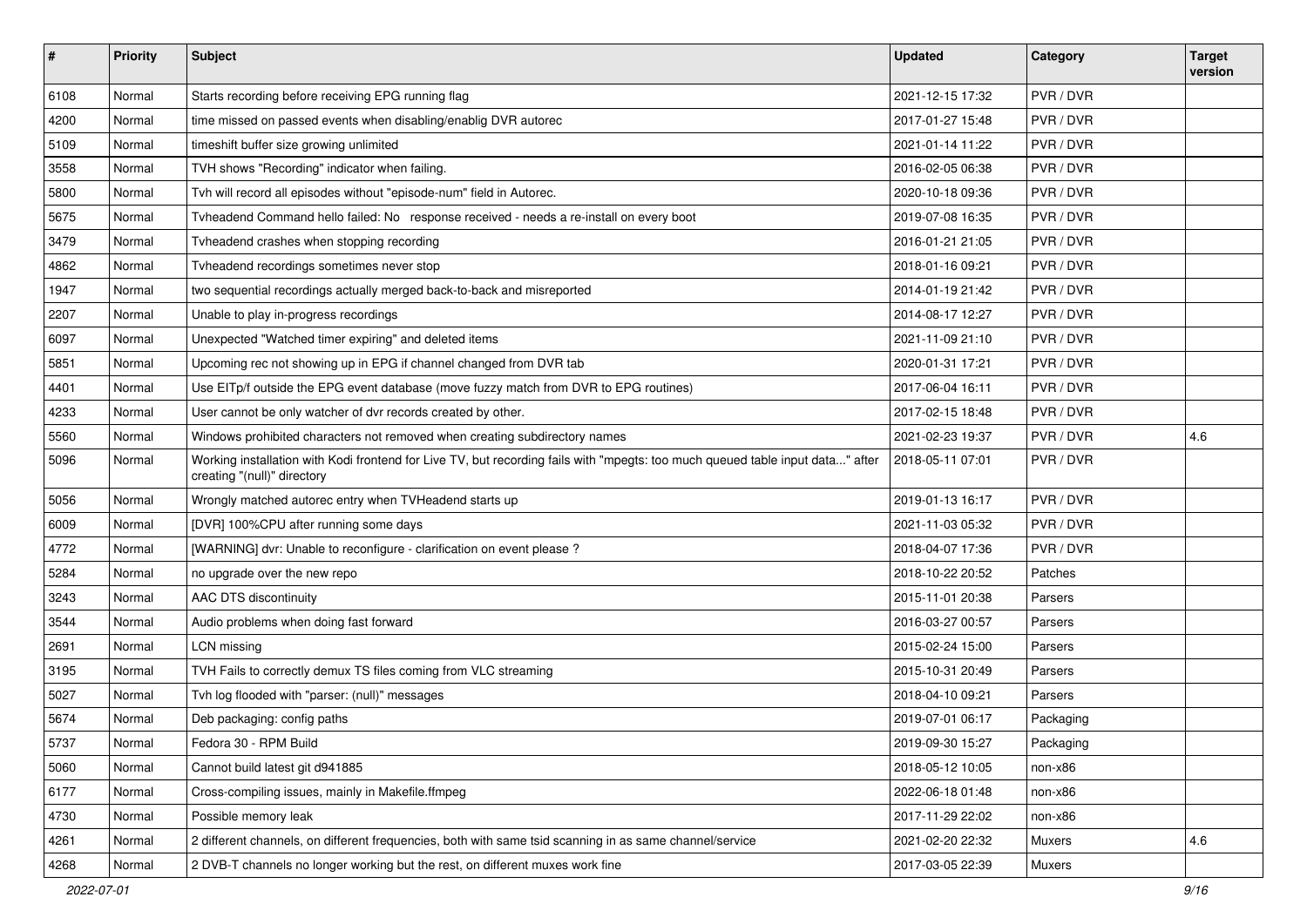| $\pmb{\#}$ | <b>Priority</b> | <b>Subject</b>                                                                    | <b>Updated</b>   | Category      | <b>Target</b><br>version |
|------------|-----------------|-----------------------------------------------------------------------------------|------------------|---------------|--------------------------|
| 2622       | Normal          | 3.4: Screen to add muxes manually comes up as a blue blank screen                 | 2015-01-18 11:30 | <b>Muxers</b> |                          |
| 6169       | Normal          | Bug 3887 (re)appears for me still in 4.3-2024                                     | 2022-05-06 12:55 | <b>Muxers</b> |                          |
| 6165       | Normal          | Demuxing AAC audio fails when channel config not set in ADTS header               | 2022-05-01 16:31 | <b>Muxers</b> |                          |
| 3655       | Normal          | iptv provider telx subs oos on other than profile=pass                            | 2016-03-30 17:40 | <b>Muxers</b> |                          |
| 5070       | Normal          | <b>IPTV</b> source issue                                                          | 2018-04-12 14:29 | <b>Muxers</b> |                          |
| 1599       | Normal          | marks for commercials: crazy last marks                                           | 2013-02-05 11:19 | <b>Muxers</b> |                          |
| 1689       | Normal          | Matroska container missing tags                                                   | 2013-04-09 17:27 | <b>Muxers</b> |                          |
| 4524       | Normal          | mpegts: 122MHz in mux - scan no data, failed, also at 114 and 130 MHz             | 2017-08-08 22:28 | <b>Muxers</b> |                          |
| 4623       | Normal          | Multiple subscriber issue                                                         | 2017-09-23 23:24 | <b>Muxers</b> |                          |
| 1885       | Normal          | No channel tags when channels are loaded from muxes                               | 2013-12-24 13:25 | Muxers        |                          |
| 5332       | Normal          | Not picking up NIT tables after DVB-C scan                                        | 2018-11-27 17:32 | <b>Muxers</b> |                          |
| 4747       | Normal          | Recording disk write failed but recording marked as success                       | 2017-11-27 21:50 | Muxers        |                          |
| 6119       | Normal          | Respan/Kill timeout non functional                                                | 2022-01-04 19:21 | <b>Muxers</b> |                          |
| 1690       | Normal          | Return of the Missing Audio Elements                                              | 2013-04-09 21:15 | Muxers        |                          |
| 4866       | Normal          | Scanned mux detects service, but doesn't add to Services page                     | 2018-01-16 16:23 | <b>Muxers</b> |                          |
| 5241       | Normal          | Subtitles in MKV recording have no duration set                                   | 2018-10-08 14:51 | <b>Muxers</b> |                          |
| 4600       | Normal          | support stream reconfiguration for libav/mpegts muxer                             | 2021-02-20 22:32 | <b>Muxers</b> | 4.6                      |
| 4173       | Normal          | Tbs 6909 adapter failed to scan channels                                          | 2017-01-11 16:12 | <b>Muxers</b> |                          |
| 1932       | Normal          | text based dvb subs.                                                              | 2014-01-16 13:32 | <b>Muxers</b> |                          |
| 4774       | Normal          | Tvheadend hanging when IPTV source unavailable                                    | 2018-11-23 10:39 | <b>Muxers</b> |                          |
| 4127       | Normal          | vaapi transcoding broken                                                          | 2016-12-18 22:58 | <b>Muxers</b> |                          |
| 4686       | Normal          | Wrong TSID overwrite                                                              | 2017-10-25 14:36 | <b>Muxers</b> |                          |
| 5537       | Normal          | Automatic network DIGEST autentification                                          | 2019-02-12 12:24 | <b>IPTV</b>   |                          |
| 4162       | Normal          | Continuity errors IPTV                                                            | 2017-01-12 13:55 | <b>IPTV</b>   |                          |
| 5520       | Normal          | Crsash -fault address?                                                            | 2019-01-25 20:49 | <b>IPTV</b>   |                          |
| 3980       | Normal          | Fails to regognize an IPTV TS stream                                              | 2016-10-28 20:02 | <b>IPTV</b>   |                          |
| 5837       | Normal          | get.php being appended to every Mux name for IPTV Automatic Network               | 2020-01-07 11:34 | <b>IPTV</b>   |                          |
| 3584       | Normal          | HLS AES stream issue (was: IPTV / AES-128 / Failed to open segment of playlist 0) | 2016-02-22 11:21 | <b>IPTV</b>   |                          |
| 3522       | Normal          | HLS stream not playing                                                            | 2016-01-22 23:21 | <b>IPTV</b>   |                          |
| 5853       | Normal          | Ignore HTTP arguments + Ignore path components not working                        | 2020-02-02 19:30 | <b>IPTV</b>   |                          |
| 5538       | Normal          | Import m3u-list from other Tvheadend-Server                                       | 2019-02-14 11:45 | <b>IPTV</b>   |                          |
| 6095       | Normal          | <b>IPTV</b>                                                                       | 2021-10-26 10:31 | <b>IPTV</b>   |                          |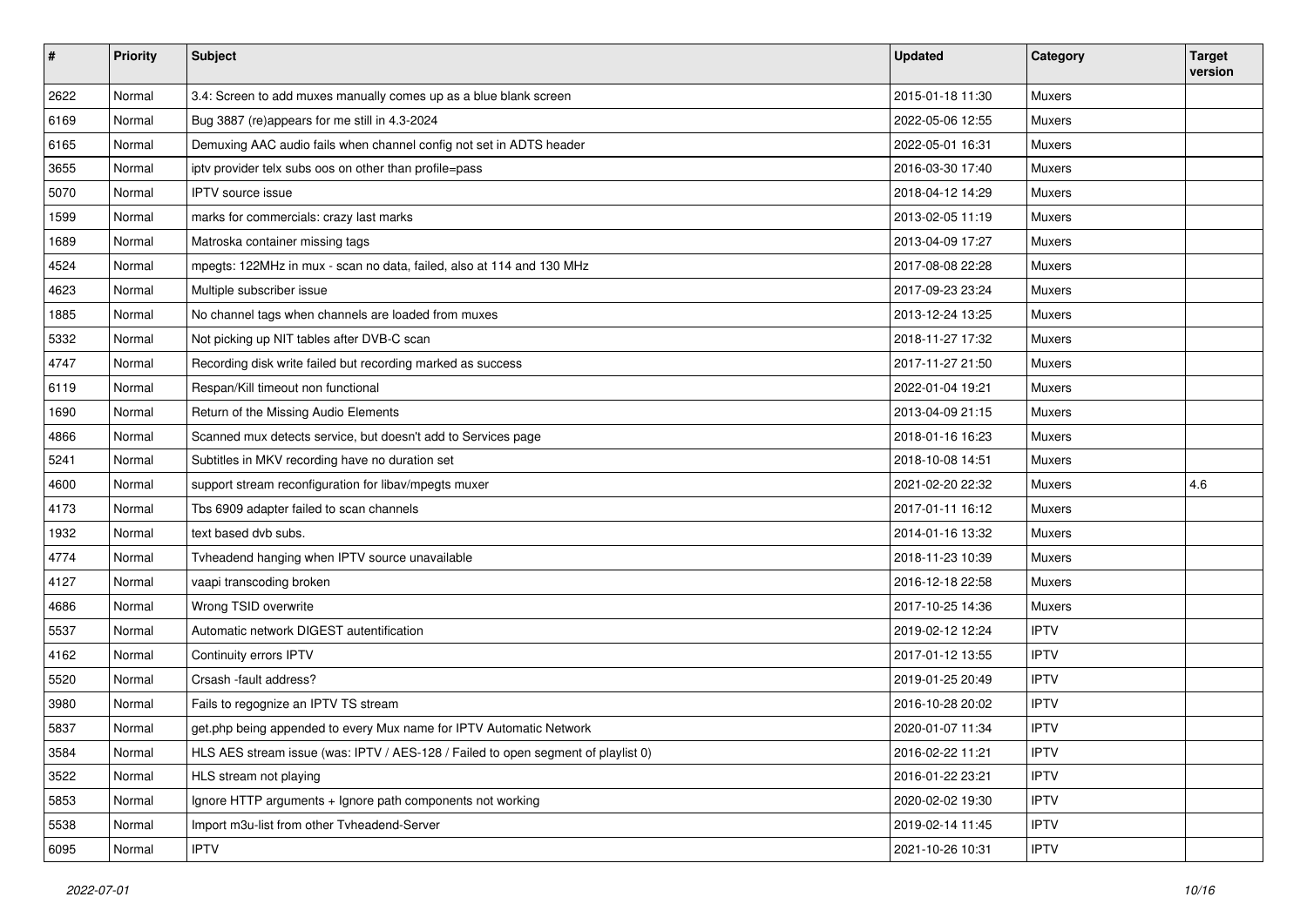| $\vert$ # | Priority | <b>Subject</b>                                                                      | <b>Updated</b>   | Category       | <b>Target</b><br>version |
|-----------|----------|-------------------------------------------------------------------------------------|------------------|----------------|--------------------------|
| 4108      | Normal   | IPTV - at once Channel Muxes FAIL                                                   | 2016-12-01 22:06 | <b>IPTV</b>    |                          |
| 6036      | Normal   | IPTV Automatic Network streaming freezes after X minutes                            | 2021-10-28 07:30 | <b>IPTV</b>    |                          |
| 5250      | Normal   | IPTV freeze after tens of seconds                                                   | 2018-12-07 08:35 | <b>IPTV</b>    |                          |
| 5420      | Normal   | ipty freezing                                                                       | 2018-12-30 09:33 | <b>IPTV</b>    |                          |
| 3406      | Normal   | <b>IPTV</b> issue                                                                   | 2015-12-09 22:35 | <b>IPTV</b>    |                          |
| 4175      | Normal   | IPTV network script causes ffmpeg HTTP error 403 Forbidden                          | 2017-01-12 01:42 | <b>IPTV</b>    |                          |
| 4975      | Normal   | IPTV not scan / work                                                                | 2018-03-01 14:56 | <b>IPTV</b>    |                          |
| 2786      | Normal   | IPTV Recordings (through pipe://) have no image, only audio                         | 2015-04-18 22:21 | <b>IPTV</b>    |                          |
| 4179      | Normal   | IPTV script with ffmpeg encode fails when & inside -i                               | 2017-01-20 19:47 | <b>IPTV</b>    |                          |
| 3918      | Normal   | <b>IPTV</b> streams stutters                                                        | 2016-08-02 04:37 | <b>IPTV</b>    |                          |
| 3564      | Normal   | iptv: HLS streams get stuck after a short time                                      | 2016-02-08 17:58 | <b>IPTV</b>    |                          |
| 5129      | Normal   | merge 2 tvheadend server 4.2.6                                                      | 2018-06-18 09:45 | <b>IPTV</b>    |                          |
| 5836      | Normal   | Mux and Service names not updating with IPTV Automatic Network                      | 2020-01-02 21:47 | <b>IPTV</b>    |                          |
| 5905      | Normal   | Network interface setting ignored in IPTV mux                                       | 2020-05-22 13:16 | <b>IPTV</b>    |                          |
| 3049      | Normal   | No audio on Kodi client/VLC with IPTVStream and mpga audio codec                    | 2015-08-27 17:20 | <b>IPTV</b>    |                          |
| 5049      | Normal   | No sound on some channels                                                           | 2019-02-23 11:19 | <b>IPTV</b>    |                          |
| 4405      | Normal   | Only audio on IPTV channels                                                         | 2017-05-31 17:33 | <b>IPTV</b>    |                          |
| 3945      | Normal   | pat/pmt = PID 0000 CC error 0 != 1 on IPTV Streams                                  | 2016-08-23 16:02 | <b>IPTV</b>    |                          |
| 2201      | Normal   | probably MPEG Parser issue                                                          | 2014-08-06 00:20 | <b>IPTV</b>    |                          |
| 5694      | Normal   | Server only cycle trough the 2 top priority services when they fails                | 2019-07-26 20:47 | <b>IPTV</b>    |                          |
| 3575      | Normal   | spawn pipe not taking data from backup command in script anymore.                   | 2016-02-16 11:15 | <b>IPTV</b>    |                          |
| 4423      | Normal   | Streaming TV                                                                        | 2017-06-25 17:56 | <b>IPTV</b>    |                          |
| 4172      | Normal   | TVHeadend 4.1.2309 fails scanning IPTV automatic network muxes                      | 2017-01-12 01:09 | <b>IPTV</b>    |                          |
| 5850      | Normal   | Tyheadend don't switch to the next service after timeout                            | 2020-02-01 12:41 | <b>IPTV</b>    |                          |
| 4384      | Normal   | Tvheadend stop streaming IPTV                                                       | 2019-08-23 13:10 | <b>IPTV</b>    |                          |
| 5597      | Normal   | Tvheadend to kodi only shows the logos of the channels via htsp and only admin user | 2019-04-11 10:26 | <b>IPTV</b>    |                          |
| 5156      | Normal   | TVheadend V 4.3.x (master) Client found not Sat>IP Server                           | 2018-07-16 09:54 | <b>IPTV</b>    |                          |
| 3981      | Normal   | VOD channels from iptv provider                                                     | 2016-09-17 05:44 | <b>IPTV</b>    |                          |
| 5670      | Normal   | why tv headend channels freez in channels change                                    | 2019-07-04 18:32 | <b>IPTV</b>    |                          |
| 3881      | Normal   | Youtube live channel streams                                                        | 2016-07-28 17:13 | <b>IPTV</b>    |                          |
| 5419      | Normal   | ERROR]:tsfix: transport stream H264, DTS discontinuity. - No tracebility to mux     | 2018-12-16 08:55 | <b>IPTV</b>    |                          |
| 2233      | Normal   | build process seems to b broken                                                     | 2014-08-17 07:51 | Infrastructure |                          |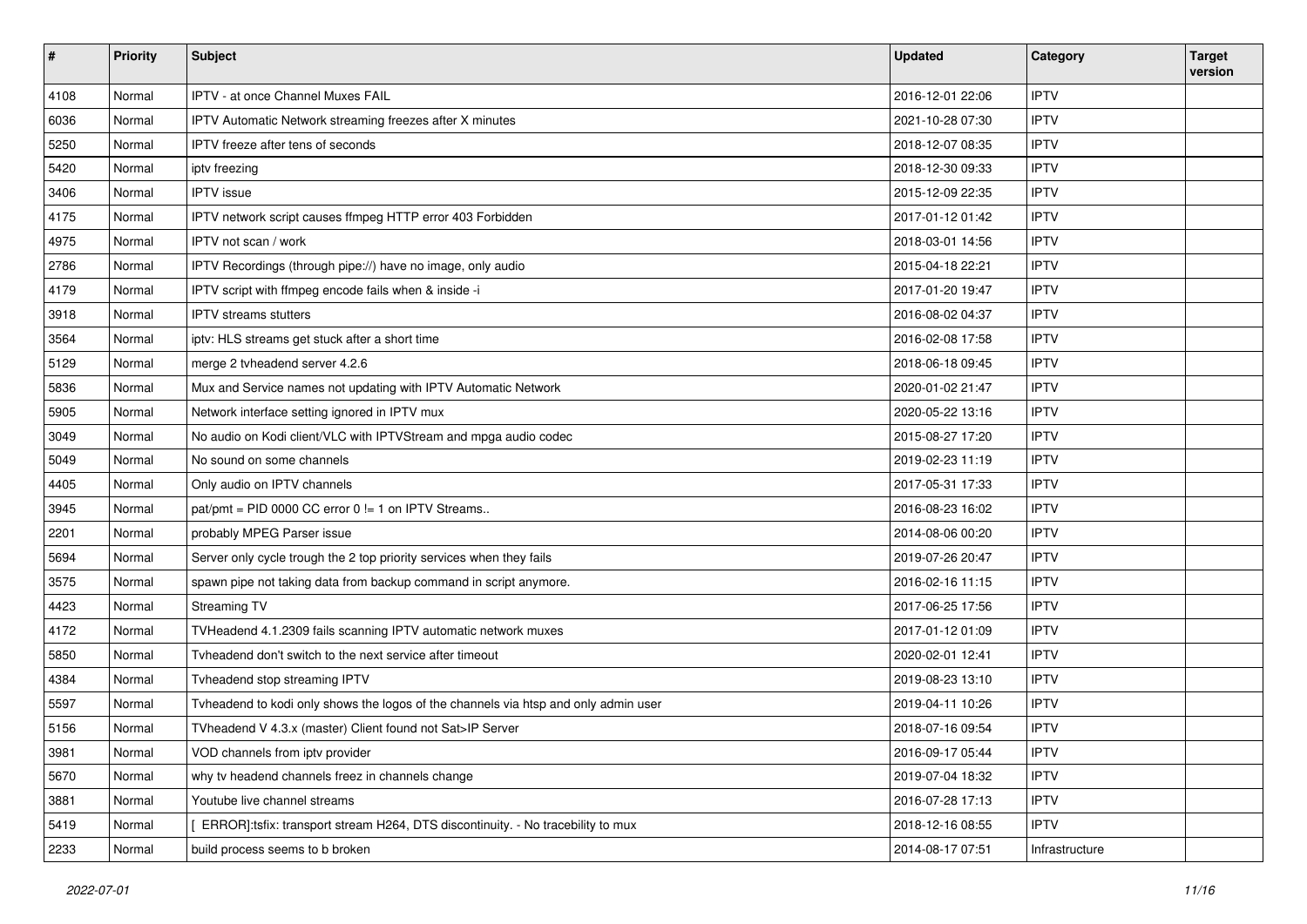| #    | <b>Priority</b> | Subject                                                                                                                            | <b>Updated</b>   | Category       | <b>Target</b><br>version |
|------|-----------------|------------------------------------------------------------------------------------------------------------------------------------|------------------|----------------|--------------------------|
| 3559 | Normal          | Build stop working                                                                                                                 | 2016-03-01 21:32 | Infrastructure |                          |
| 3252 | Normal          | Fedora rpm package                                                                                                                 | 2015-11-04 16:47 | Infrastructure |                          |
| 3866 | Normal          | Repository broken                                                                                                                  | 2016-06-23 18:10 | Infrastructure |                          |
| 5244 | Normal          | Website: Favicon                                                                                                                   | 2018-10-08 02:14 | Infrastructure |                          |
| 5626 | Normal          | Abort recording does not update display                                                                                            | 2019-05-10 11:39 | <b>HTSP</b>    |                          |
| 3173 | Normal          | Connection from Kodi tvheadend PVR client crashes Tvheadend                                                                        | 2015-10-21 17:28 | <b>HTSP</b>    |                          |
| 4074 | Normal          | Different streaming profiles not handled correctly: Streaming profiles for HDTV or SDTV                                            | 2016-11-08 21:23 | <b>HTSP</b>    |                          |
| 5687 | Normal          | DVB-T2 taking so long to tune, then play                                                                                           | 2019-07-20 17:34 | <b>HTSP</b>    |                          |
| 6089 | Normal          | DVBSUB packet not received on some Channels                                                                                        | 2021-10-26 14:28 | <b>HTSP</b>    |                          |
| 5636 | Normal          | DVBT2 mux HTSP streaming problems while PASS profile is OK                                                                         | 2019-09-18 08:05 | <b>HTSP</b>    |                          |
| 5792 | Normal          | EAC3 stream disabled on htsp profile                                                                                               | 2019-12-14 10:58 | <b>HTSP</b>    |                          |
| 3610 | Normal          | Feature Request: Allow TvHeadend to supply EDL or other commercial skip formats to clients                                         | 2017-03-21 22:22 | <b>HTSP</b>    |                          |
| 5088 | Normal          | HTSP "epgQuery" method results are not sorted                                                                                      | 2018-04-29 16:33 | <b>HTSP</b>    |                          |
| 5647 | Normal          | htsp connection lost if you are playing a dvr file when enter into webui                                                           | 2019-06-09 13:30 | <b>HTSP</b>    |                          |
| 4045 | Normal          | htsp stream hangs on "testing" and never starts                                                                                    | 2016-11-07 15:33 | <b>HTSP</b>    |                          |
| 5098 | Normal          | Playback does not start with a GOP and as a result the video stream is not valid at the biginning of playback.                     | 2018-05-04 18:58 | <b>HTSP</b>    |                          |
| 6160 | Normal          | Recordings for other users not returned by HTSP despite "view all"                                                                 | 2022-04-11 21:34 | <b>HTSP</b>    |                          |
| 5574 | Normal          | recordings m3u shows recording from all users                                                                                      | 2019-03-13 19:14 | <b>HTSP</b>    |                          |
| 6155 | Normal          | tsfix: The timediff for DVBSUB is big                                                                                              | 2022-05-01 06:27 | <b>HTSP</b>    |                          |
| 5326 | Normal          | tvheadend stuck at DTS and PCR diff is very big and after this error pvr.hts says - Command hello failed: No response<br>received. | 2018-12-25 17:30 | <b>HTSP</b>    |                          |
| 2477 | Normal          | Unable to rename recordings over HTSP                                                                                              | 2014-11-14 17:06 | <b>HTSP</b>    |                          |
| 4885 | Normal          | VLC HTSP client can't acces                                                                                                        | 2018-02-11 20:36 | <b>HTSP</b>    |                          |
| 5588 | Normal          | VLC is disconnectet right after connection                                                                                         | 2019-03-29 18:19 | <b>HTSP</b>    |                          |
| 3676 | Normal          | 4.0: Occasionally no audio                                                                                                         | 2016-11-04 21:42 | General        |                          |
| 5710 | Normal          | Access entry: channel tag filter                                                                                                   | 2019-09-16 12:27 | General        |                          |
| 4467 | Normal          | Autorec records two or more instances of the same show                                                                             | 2017-07-16 15:53 | General        |                          |
| 5849 | Normal          | Build failure on 88f6281 arch - 'fwrite', declared with attribute warn_unused_result [-Werror=unused-result]                       | 2020-01-31 03:29 | General        |                          |
| 4522 | Normal          | Can't build on MacOS El Capitan 10.11 - Platforms without monotonic clocks are not supported                                       | 2017-08-07 05:03 | General        |                          |
| 3509 | Normal          | Cannot cross compile master                                                                                                        | 2016-02-05 11:10 | General        |                          |
| 3684 | Normal          | Cant upgrade latest version                                                                                                        | 2016-04-13 12:21 | General        |                          |
| 5116 | Normal          | Channel icons broken (Image cache)                                                                                                 | 2018-05-19 03:45 | General        |                          |
| 3620 | Normal          | Compilation error when using Android NDK                                                                                           | 2016-03-10 09:06 | General        |                          |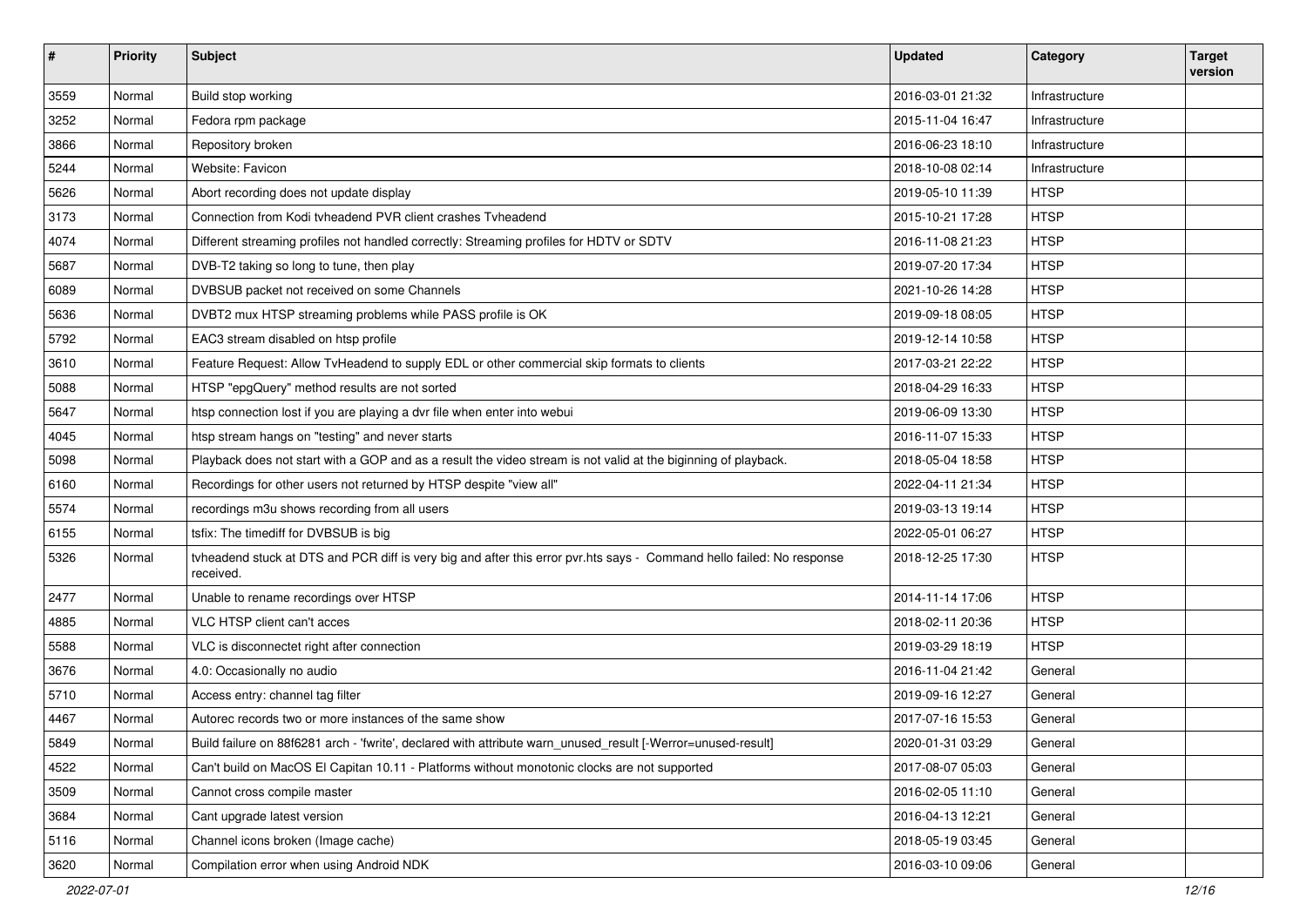| #    | Priority | <b>Subject</b>                                                                                     | <b>Updated</b>   | Category | <b>Target</b><br>version |
|------|----------|----------------------------------------------------------------------------------------------------|------------------|----------|--------------------------|
| 5237 | Normal   | Cont from #5235: 'libavresample' required by 'virtual:world'                                       | 2019-03-16 14:24 | General  |                          |
| 4853 | Normal   | Continuity counter error on the 21th channel and over                                              | 2018-02-04 14:26 | General  |                          |
| 5433 | Normal   | Continuity errors in VLC and Kodi                                                                  | 2018-12-17 15:38 | General  |                          |
| 5886 | Normal   | Crash                                                                                              | 2020-06-08 08:59 | General  |                          |
| 3615 | Normal   | disable-libffmpeg_static and options                                                               | 2016-03-09 08:32 | General  |                          |
| 1958 | Normal   | Document file html/config_xmltv.html is missing                                                    | 2014-01-31 14:16 | General  |                          |
| 4273 | Normal   | Dual DD DVB-S Tuners not picked up correctly                                                       | 2017-03-09 13:40 | General  |                          |
| 3193 | Normal   | duplicate detection                                                                                | 2015-10-24 21:23 | General  |                          |
| 3129 | Normal   | DVR Time Schedule records at wrong offset                                                          | 2015-10-07 14:44 | General  |                          |
| 3974 | Normal   | Error "ECM - key late"                                                                             | 2017-02-28 18:36 | General  |                          |
| 4634 | Normal   | Error in ffmpeg static when compiling the last git e16f4ec                                         | 2017-10-29 10:33 | General  |                          |
| 4700 | Normal   | Fallback on merged channels not working                                                            | 2017-11-02 19:09 | General  |                          |
| 3526 | Normal   | ffmpeg download link broken in build script?                                                       | 2016-02-13 18:50 | General  |                          |
| 3510 | Normal   | Freesat - Northern Ireland Bouquet's are missing.                                                  | 2016-01-21 00:00 | General  |                          |
| 3804 | Normal   | Gentoo portage compile error on 9364230 commit                                                     | 2016-05-19 15:47 | General  |                          |
| 3967 | Normal   | GIT HEAD: Failed to compile due to failing to compile ffmpeg                                       | 2016-09-26 16:28 | General  |                          |
| 3871 | Normal   | Handle disappearance/reappearance of multiplexes/services more gracefully                          | 2016-06-24 18:14 | General  |                          |
| 3157 | Normal   | High memory usage                                                                                  | 2015-10-19 20:24 | General  |                          |
| 3691 | Normal   | Is there any problem with the raspberry pi builds?                                                 | 2016-04-06 19:23 | General  |                          |
| 5554 | Normal   | Is this a real bugs?                                                                               | 2019-06-24 15:07 | General  |                          |
| 6084 | Normal   | libavresample is deprecated since 2017; preventing linked compilation on current Debian and Ubuntu | 2021-09-25 14:55 | General  |                          |
| 3481 | Normal   | Licensing issue in a file                                                                          | 2016-01-06 20:39 | General  |                          |
| 5558 | Normal   | linuxdvb status / diseqc - global_lock problems with complex setup and/or slow drivers             | 2021-02-20 22:32 | General  | 4.6                      |
| 3917 | Normal   | Mac OS X Compilation fails                                                                         | 2017-03-09 13:56 | General  |                          |
| 3286 | Normal   | Major problems when DVB errors occurs (low signal into the DVB card)                               | 2015-11-12 22:21 | General  |                          |
| 3305 | Normal   | Memory leak                                                                                        | 2016-01-03 20:42 | General  |                          |
| 3911 | Normal   | Memory usage even while not watching live tv                                                       | 2016-07-23 14:35 | General  |                          |
| 2293 | Normal   | Missing help for DVR entries / autorec entries                                                     | 2014-09-12 09:25 | General  |                          |
| 3914 | Normal   | Missing Recorded Tv in Kodi                                                                        | 2016-07-27 13:24 | General  |                          |
| 4378 | Normal   | missing some information from sat 13E hotbird                                                      | 2017-05-20 20:25 | General  |                          |
| 5765 | Normal   | New Line Character in filename                                                                     | 2020-12-07 14:13 | General  |                          |
| 4089 | Normal   | No signal error sometimes                                                                          | 2016-11-21 11:53 | General  |                          |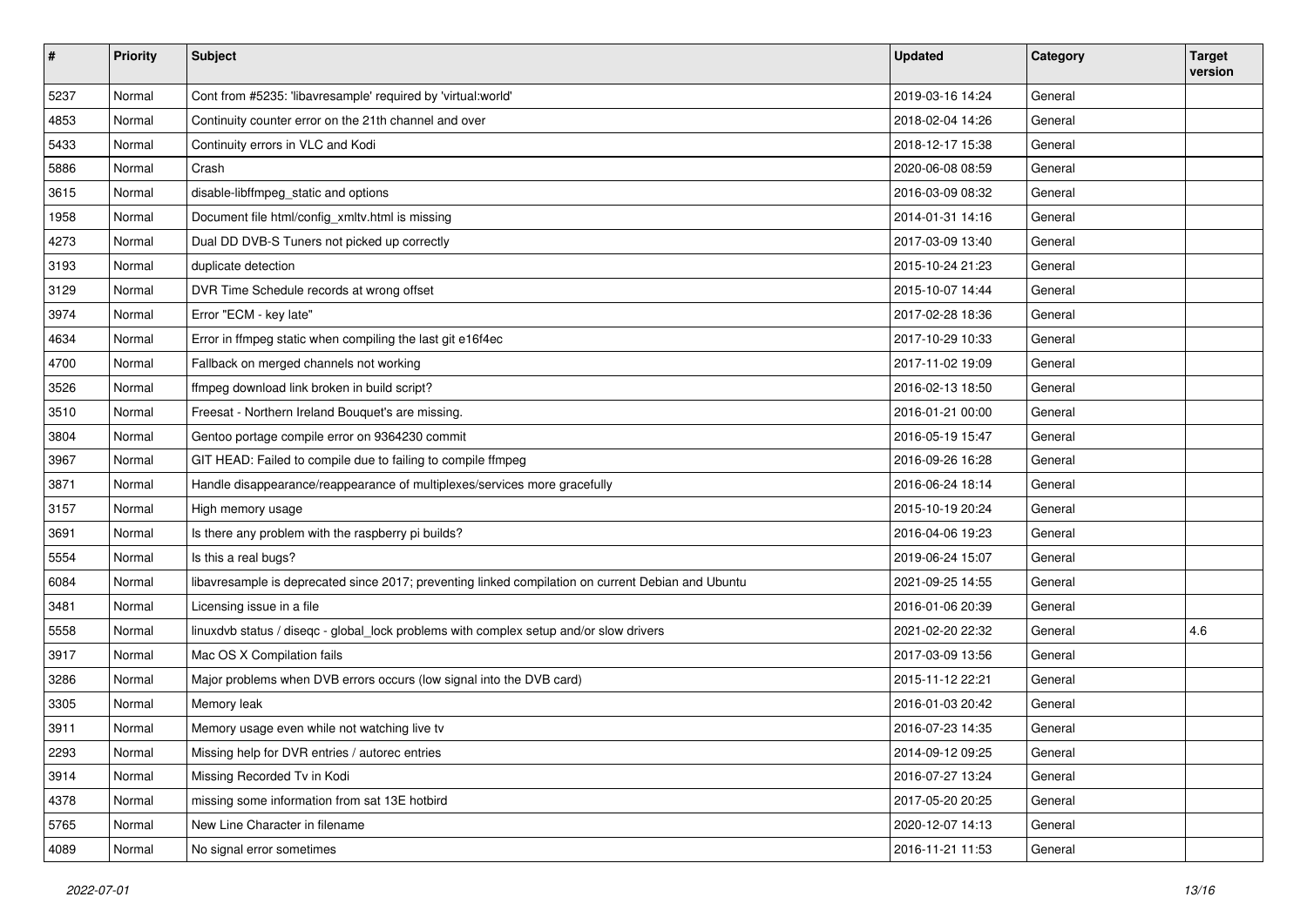| $\sharp$ | <b>Priority</b> | Subject                                                                                         | <b>Updated</b>   | Category       | <b>Target</b><br>version |
|----------|-----------------|-------------------------------------------------------------------------------------------------|------------------|----------------|--------------------------|
| 3737     | Normal          | no writable keyring found                                                                       | 2016-04-21 19:11 | General        |                          |
| 2918     | Normal          | OpenSSL and GPL incompatibility                                                                 | 2021-02-20 22:32 | General        | 4.6                      |
| 3890     | Normal          | output                                                                                          | 2016-07-11 10:54 | General        |                          |
| 5351     | Normal          | Re-Recording issue: Weak stream                                                                 | 2019-01-06 13:12 | General        |                          |
| 3823     | Normal          | Recording can not be played                                                                     | 2016-05-25 10:36 | General        |                          |
| 4745     | Normal          | Reported storage space is 10fold off                                                            | 2017-11-27 13:50 | General        |                          |
| 5677     | Normal          | Sat>Ip Server on 2nd NIC / 2nd Subnet not found by Tvheadend                                    | 2019-07-20 20:31 | General        |                          |
| 5954     | Normal          | Scan gets stuck at 92% and never completes                                                      | 2020-10-27 15:55 | General        |                          |
| 3076     | Normal          | Service priority ignored                                                                        | 2015-09-13 21:12 | General        |                          |
| 5648     | Normal          | too much queued table input data (over 2MB), discarding new (related to EIT grabbing)           | 2020-05-13 03:41 | General        |                          |
| 2545     | Normal          | Transcoding apt build                                                                           | 2015-01-12 09:29 | General        |                          |
| 5142     | Normal          | TV headend stops working and recording frequently but the service itself is running             | 2018-06-28 11:45 | General        |                          |
| 4582     | Normal          | Tvheadend 4.4.20170707 doesn't load configuration after restart of Synology                     | 2017-10-05 18:37 | General        |                          |
| 5890     | Normal          | Tvheadend interferes with the suspension of the QNAP TS-453A NAS                                | 2020-05-04 19:47 | General        |                          |
| 6026     | Normal          | TVHeadend is FTBFS when compiling with LTO (as will be default on Ubuntu 21.04)                 | 2021-03-20 13:31 | General        |                          |
| 4126     | Normal          | tvheadend unresponsive when overloaded by a transcoding                                         | 2016-12-08 20:24 | General        |                          |
| 6129     | Normal          | TvHeadend will not start if Google DNS is not reachable                                         | 2022-01-28 05:37 | General        |                          |
| 2196     | Normal          | Unable to build: implicit function declaration COMP_zlib_cleanup                                | 2014-12-20 20:57 | General        |                          |
| 4995     | Normal          | website/forum sends broken emails                                                               | 2018-03-11 19:28 | General        |                          |
| 4558     | Normal          | wrong channel icons                                                                             | 2017-08-29 18:37 | General        |                          |
| 5797     | Normal          | "Automatically map epg source" bug                                                              | 2020-09-15 13:07 | EPG - Grabbers |                          |
| 3897     | Normal          | Blocks of 8 hours "To be announced" reading Schedules Direct                                    | 2016-07-13 20:53 | EPG - Grabbers |                          |
| 5666     | Normal          | Bouquet interfering with Schedules Direct internal grabber.                                     | 2019-09-10 15:54 | EPG - Grabbers |                          |
| 3047     | Normal          | Configuring an internal grabber the first time sends the grabber into an infinite download loop | 2015-08-20 23:54 | EPG - Grabbers |                          |
| 4900     | Normal          | EIT EPG not updating already grabbed events                                                     | 2018-02-05 21:00 | EPG - Grabbers |                          |
| 4787     | Normal          | eit: scraper regex do not allow null string () patterns or matches of only space characters     | 2017-12-12 22:10 | EPG - Grabbers |                          |
| 4739     | Normal          | EITp/f: may cause recordings to continue forever                                                | 2017-11-24 14:03 | EPG - Grabbers |                          |
| 6002     | Normal          | Endless increase in RAM requirements                                                            | 2021-05-18 14:01 | EPG - Grabbers |                          |
| 3768     | Normal          | EPG Grabber: OpenTV not being grabbed.                                                          | 2016-05-02 21:48 | EPG - Grabbers |                          |
| 5251     | Normal          | EPG grabbing invalid checksum and lots of errors                                                | 2018-10-20 23:32 | EPG - Grabbers |                          |
| 5065     | Normal          | EPG is not collected for viasat_baltic channels                                                 | 2018-10-25 10:30 | EPG - Grabbers |                          |
| 5313     | Normal          | EPG-Details not complete                                                                        | 2018-11-04 12:25 | EPG - Grabbers |                          |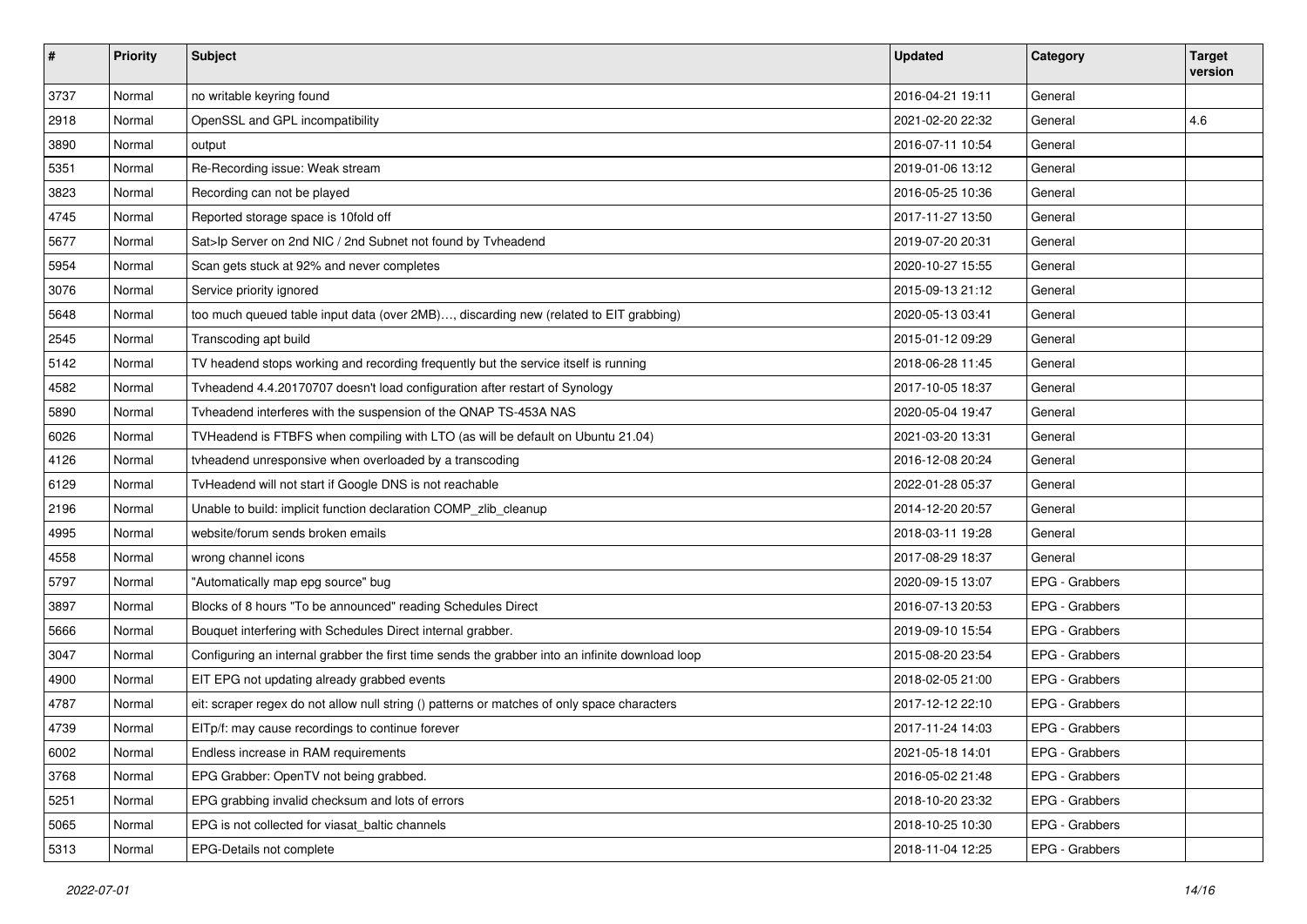| $\vert$ # | Priority | <b>Subject</b>                                                              | <b>Updated</b>   | Category       | <b>Target</b><br>version |
|-----------|----------|-----------------------------------------------------------------------------|------------------|----------------|--------------------------|
| 3824      | Normal   | EPG-Grabber page is nog being saved.when changed.                           | 2016-06-06 16:00 | EPG - Grabbers |                          |
| 4839      | Normal   | Errors in OTA EPG Grabber                                                   | 2018-01-09 21:21 | EPG - Grabbers |                          |
| 2995      | Normal   | External EPG grabber stops after 2 weeks                                    | 2015-07-06 11:08 | EPG - Grabbers |                          |
| 5569      | Normal   | high bandwith during epg grab                                               | 2019-03-11 19:40 | EPG - Grabbers |                          |
| 5218      | Normal   | invalid checksum                                                            | 2018-09-24 11:58 | EPG - Grabbers |                          |
| 5388      | Normal   | Kill hanging xmltv grabbers after save timeout                              | 2018-12-03 08:52 | EPG - Grabbers |                          |
| 3039      | Normal   | Motorised set up OTA EPG not working after adding in multiple channels.     | 2015-08-10 18:48 | EPG - Grabbers |                          |
| 5162      | Normal   | Network/mux/service charset fails with ATSC PSIP EPG grabber                | 2018-07-22 04:50 | EPG - Grabbers |                          |
| 4980      | Normal   | New version kills EIT EPG for NZ                                            | 2018-03-01 14:58 | EPG - Grabbers |                          |
| 3605      | Normal   | No internal grabber, shows "disabled"                                       | 2016-03-04 15:50 | EPG - Grabbers |                          |
| 4090      | Normal   | OpenTV epg module ignores Auto EPG Channel                                  | 2016-11-21 09:47 | EPG - Grabbers |                          |
| 4644      | Normal   | opentv: opentv scraper doesn't unsubscribe after ending scraping            | 2017-10-04 10:25 | EPG - Grabbers |                          |
| 5995      | Normal   | opentv: sky uk missing guide data                                           | 2021-10-19 20:31 | EPG - Grabbers |                          |
| 5786      | Normal   | OTA: PSIP: ATSC Grabber missing a lot of channels and is incomplete         | 2020-12-04 10:10 | EPG - Grabbers |                          |
| 5881      | Normal   | Re-run internal EPG grabbers not working                                    | 2020-04-26 23:41 | EPG - Grabbers |                          |
| 5331      | Normal   | Recheck auto recordings after XMLTV import.                                 | 2018-11-18 12:51 | EPG - Grabbers |                          |
| 5174      | Normal   | subtitle scraping wrong (double subtitle) if text contains apex character ' | 2018-08-13 10:43 | EPG - Grabbers |                          |
| 5364      | Normal   | Triggered XML EPG grab always runs twice                                    | 2019-05-03 18:22 | EPG - Grabbers |                          |
| 2048      | Normal   | TvHeadend doesn't use icons provided by XMLTV                               | 2014-04-23 11:01 | EPG - Grabbers |                          |
| 4026      | Normal   | Tvheadend restarts at processing XMLTV grabber                              | 2016-10-17 20:32 | EPG - Grabbers |                          |
| 3009      | Normal   | using multiple opentv OTA EPG Grabbers                                      | 2015-07-10 02:23 | EPG - Grabbers |                          |
| 2388      | Low      | wrong epg info in web interface                                             | 2015-02-01 10:51 | EPG - Grabbers |                          |
| 2345      | Normal   | XML EPG source and unicoded channel names gives problems                    | 2015-02-26 09:09 | EPG - Grabbers |                          |
| 2150      | Normal   | xmltv socket not writeable after restart                                    | 2014-08-14 19:24 | EPG - Grabbers |                          |
| 4972      | Normal   | Ziggo: No epg data                                                          | 2018-02-26 17:27 | EPG - Grabbers |                          |
| 2002      | Low      | [Git Master] Missing feature: Disable epg per service                       | 2014-04-22 01:04 | EPG - Grabbers |                          |
| 2804      | Low      | [Git Master] Synopsis being used as subtitle                                | 2015-04-25 17:36 | EPG - Grabbers |                          |
| 2324      | Normal   | 3.4: EIT Not found                                                          | 2014-10-06 09:29 | <b>EPG</b>     |                          |
| 1904      | Normal   | Auto Recording and series link not working on some Irish DVB-T channels     | 2014-02-28 10:41 | <b>EPG</b>     |                          |
| 1979      | Normal   | Automatique recorder record some non desired programs                       | 2014-11-02 18:55 | <b>EPG</b>     |                          |
| 3254      | Normal   | Autorec entries does not work properly                                      | 2015-11-02 18:39 | <b>EPG</b>     |                          |
| 4501      | Normal   | Bouquets don't complete due to "too much queued table input data"           | 2017-07-25 22:52 | <b>EPG</b>     |                          |